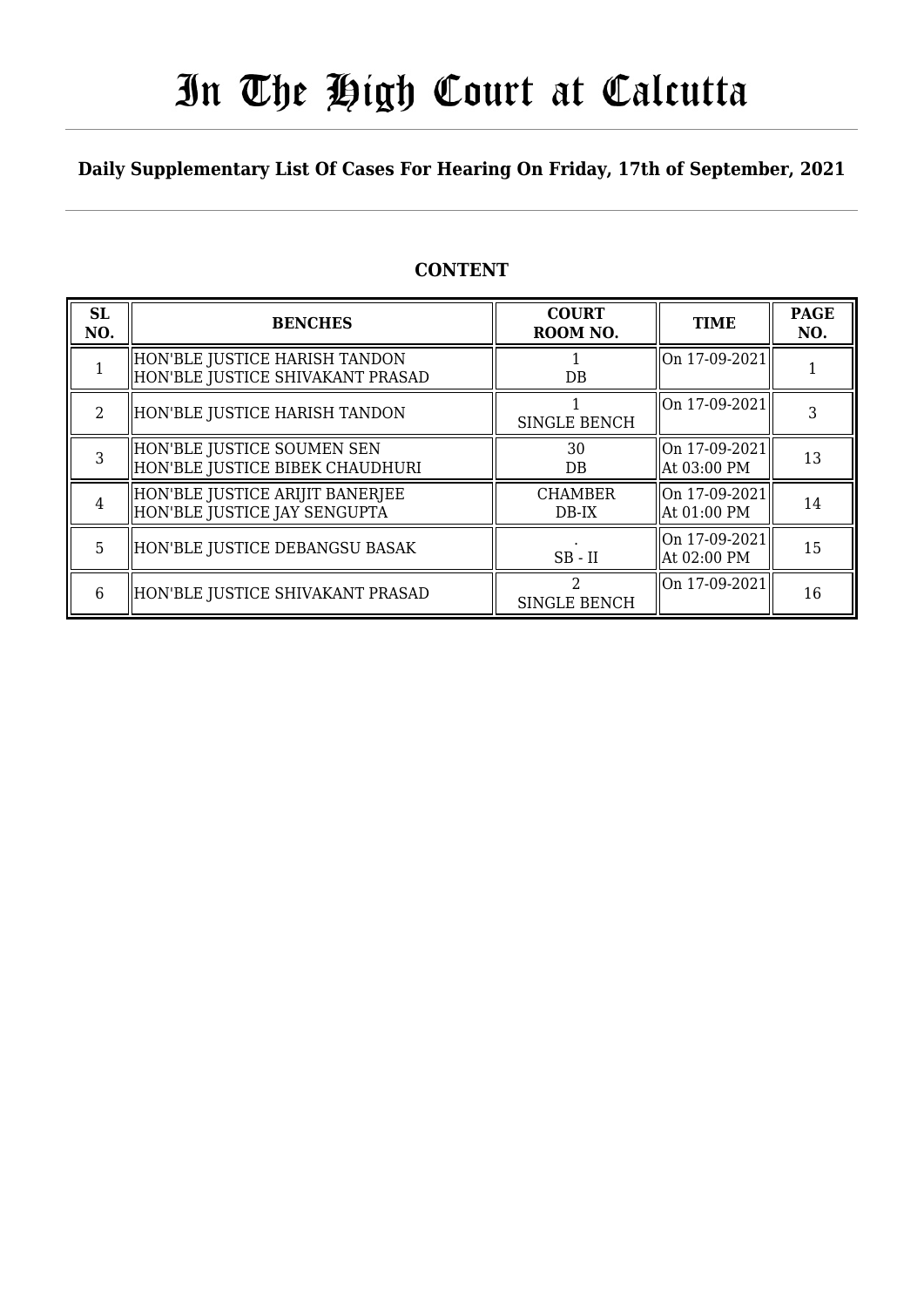

# Calcutta High Court **In The Circuit Bench at Port Blair**

## **Appellate Side**

**DAILY CAUSELIST For Friday The 17th September 2021**

> **COURT NO. 1 DIVISION BENCH (DB)**

### **HON'BLE JUSTICE HARISH TANDON HON'BLE JUSTICE SHIVAKANT PRASAD**

## **MOTION**

| 1 | WP.CT/168/2021 | THE LIEUTENANT<br><b>GOVERNOR AND ORS.</b><br><b>VS</b><br><b>PUSPA RANI BISWAS</b><br>(SASMAL) AND ANR. | <b>KRISHNA RAO</b> |
|---|----------------|----------------------------------------------------------------------------------------------------------|--------------------|
| 2 | WP.CT/179/2021 | THE LIEUTENANT<br><b>GOVERNOR AND ORS.</b><br><b>VS</b><br>RUMA MONDAL AND ANR.                          | <b>KRISHNA RAO</b> |
| 3 | WP.CT/180/2021 | THE LIEUTENANT<br><b>GOVERNOR AND ORS.</b><br><b>VS</b><br>MANIK MONDAL AND ANR.                         | <b>KRISHNA RAO</b> |
| 4 | WP.CT/181/2021 | THE LIEUTENANT<br><b>GOVERNOR AND OTHERS</b><br><b>VS</b><br><b>SUSANKAR SARKAR AND</b><br>ANR.          | <b>KRISHNA RAO</b> |
| 5 | WP.CT/182/2021 | THE LIEUTENANT<br><b>GOVERNOR AND ORS.</b><br><b>VS</b><br>ANANYA MUKHERJEE AND<br>ANR.                  | <b>KRISHNA RAO</b> |
| 6 | WP.CT/183/2021 | THE LIEUTENANT<br><b>GOVERNOR AND ORS.</b><br><b>VS</b><br><b>SHARMISTA PAUL</b>                         | <b>KRISHNA RAO</b> |
| 7 | WP.CT/184/2021 | THE LIEUTENANT<br><b>GOVERNOR AND ORS.</b><br><b>VS</b><br>PRIYANKA TALUKDAR AND<br>ANR.                 | <b>KRISHNA RAO</b> |

#### **FOR ORDERS**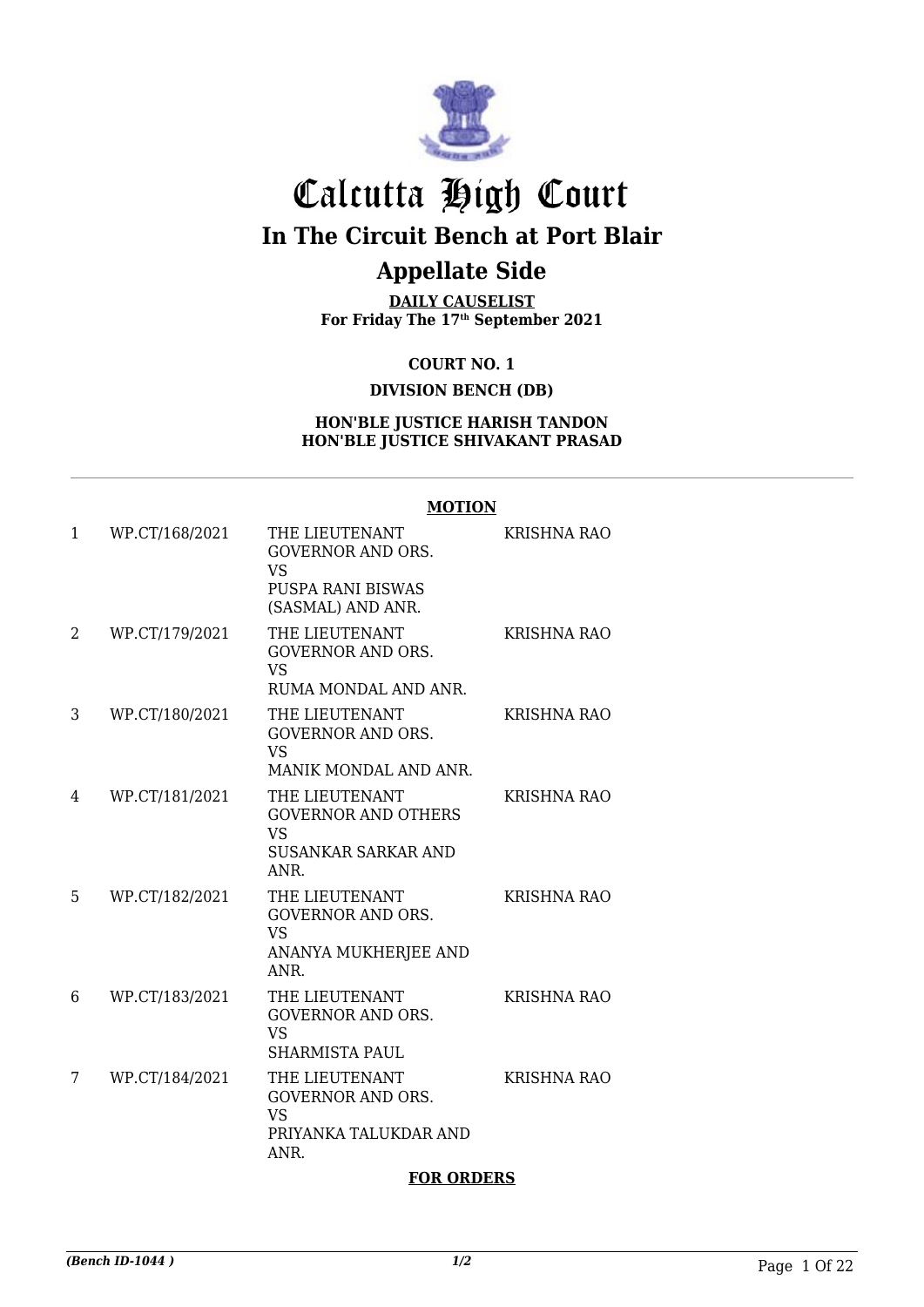| 8  | FAT/1/2020                    | H.H. BEENA KUMARI<br><b>VS</b>                                                       | KRISHNA RAO          | N.A.KHAN                         |  |  |  |
|----|-------------------------------|--------------------------------------------------------------------------------------|----------------------|----------------------------------|--|--|--|
|    |                               | DEEPAK RAM                                                                           |                      |                                  |  |  |  |
|    | <b>FOR HEARING</b>            |                                                                                      |                      |                                  |  |  |  |
| 9  | FAT/3/2020                    | A.SELVAKUMAR<br><b>VS</b><br>S.BHUVANESHWARI                                         | K.M.B.JAYAPAL        |                                  |  |  |  |
| 10 | MA/8/2020<br>IN WP 276/2019   | M/S SOORAJ TRADERS<br><b>VS</b><br>ANDAMAN AND NICOBAR<br>ADMINISTRATION AND<br>ORS. | <b>V.D.SIVABALAN</b> | TULSI LALL, BABITA<br><b>DAS</b> |  |  |  |
| 11 | MA/34/2020                    | THE LIEUTENANT<br><b>GOVERNOR AND ORS.</b><br><b>VS</b><br>CAPT. ALAGURAJ AND ORS.   | <b>KRISHNA RAO</b>   | <b>ANJILI NAG</b>                |  |  |  |
|    | IA NO: CAN/1/2021             |                                                                                      |                      |                                  |  |  |  |
| 12 | WPA(P)/82/2020                | P.KANNAN<br><b>VS</b><br>THE LIEUTENANT<br><b>GOVERNOR AND ORS.</b>                  | K.M.B JAYAPAL        | <b>KRISHNA RAO</b>               |  |  |  |
| 13 | FAT/1/2021                    | RAM CHANDER<br><b>VS</b><br><b>ANANTA</b>                                            | <b>ANJILI NAG</b>    | <b>KMB JAYAPAL</b>               |  |  |  |
| 14 | MA/3/2021                     | <b>BISESWAR MONDAL</b><br><b>VS</b><br>THE DEPUTY<br>COMMISSIONER AND ORS.           | K.VIJAY KUMAR        | KRISHNA RAO,<br>N.A.KHAN         |  |  |  |
|    | IA NO: CAN/2/2021, CAN/1/2021 |                                                                                      |                      |                                  |  |  |  |
| 15 | MA/5/2021                     | THESLEEMA M.K.<br><b>VS</b><br>ANDAMAN AND NICOBAR<br>ADMINISTRATION AND<br>ORS.     | N.A.KHAN             | <b>KRISHNA RAO</b>               |  |  |  |

IA NO: CAN/1/2021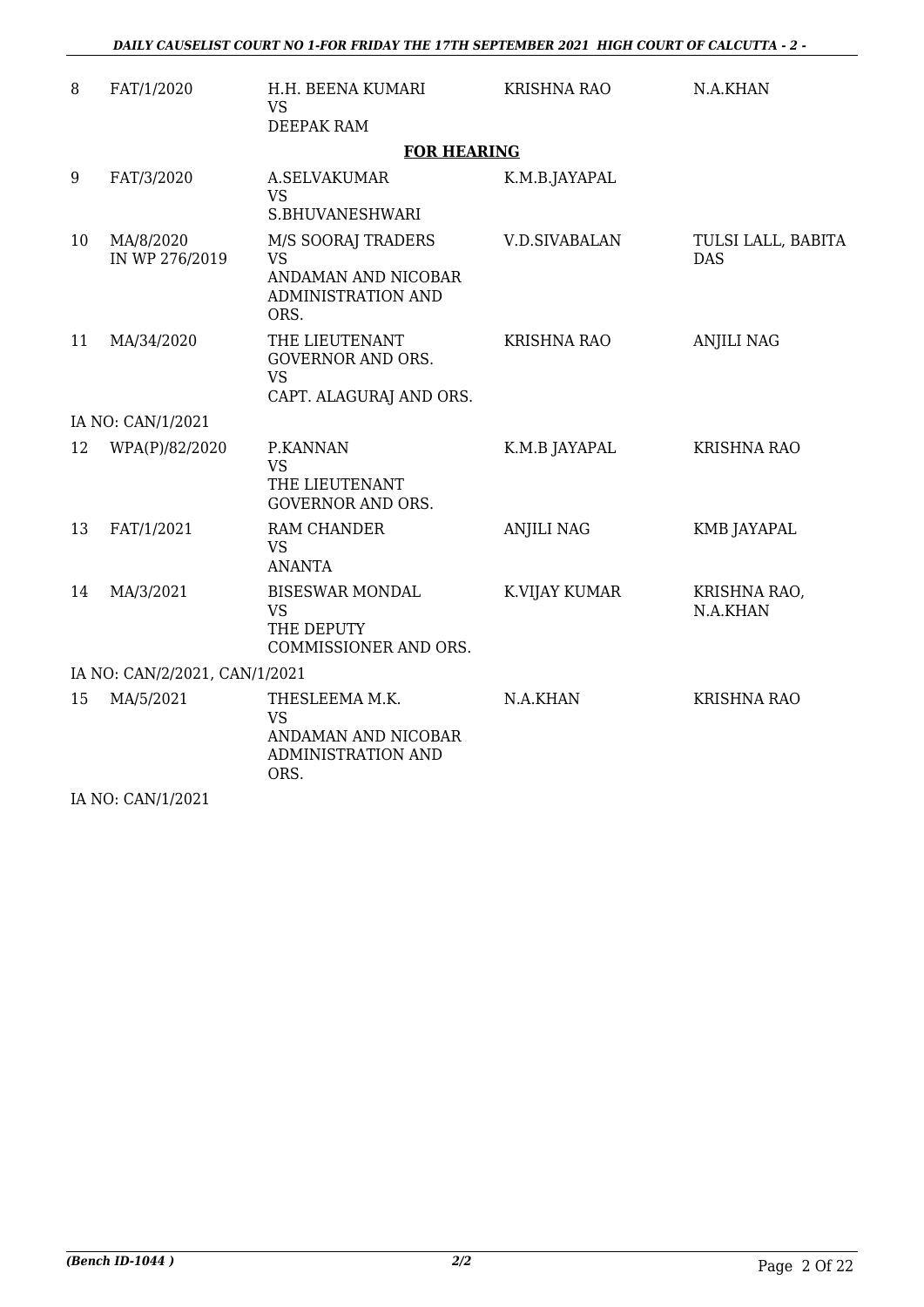

# Calcutta High Court

**In The Circuit Bench at Port Blair**

### **Appellate Side**

**DAILY CAUSELIST For Friday The 17th September 2021**

**COURT NO. 1**

**SINGLE BENCH (SINGLE BENCH)**

### **HON'BLE JUSTICE HARISH TANDON**

|                | <b>TO BE MENTIONED</b> |                                                                                                                        |                                  |                                      |  |
|----------------|------------------------|------------------------------------------------------------------------------------------------------------------------|----------------------------------|--------------------------------------|--|
| $\mathbf{1}$   | CO/10/2021             | T.LAXMIKANTAN AND<br><b>OTHERS</b><br><b>VS</b><br><b>POOMAIL</b>                                                      | KMB JAYAPAL                      |                                      |  |
|                |                        | <b>MOTION</b>                                                                                                          |                                  |                                      |  |
| $\overline{2}$ | CO/14/2021             | <b>BALBIR SINGH AND</b><br><b>ANOTHER</b><br><b>VS</b><br><b>GYAN SINGH</b>                                            | <b>ANJILI NAG</b>                |                                      |  |
| 3              | WPA/78/2021            | ABDUL HASSIM AND ORS.<br><b>VS</b><br>THE LIEUTENANT<br><b>GOVERNOR AND ORS.</b>                                       | MOHD. TABRAIZ                    | KRISHNA RAO, ARUL<br><b>PRASANTH</b> |  |
| 4              | WPA/124/2021           | M. NOKRAJ<br><b>VS</b><br>THE UNION OF INDIA AND<br>ORS.                                                               | RAKESH KUMAR                     | <b>TULSI LALL</b>                    |  |
| 5              | WPA/159/2021           | ARUN MISHRA<br><b>VS</b><br>THE ANDAMAN AND<br>NICOBAR ADMINISTRATION<br>AND ORS.                                      | K. VIJAY KUMAR                   | <b>KRISHNA RAO</b>                   |  |
| 6              | WPA/161/2021           | M/S THANGAVELU<br>TRADERS AND ANR.<br><b>VS</b><br>THE ANDAMAN AND<br>NICOBAR ADMINISTRATION<br>AND ORS.               | ANJILI NAG,<br>V.K.BISWAS        | <b>KRISHNA RAO</b>                   |  |
| 7              | WPA/169/2021           | HOTELIERS ASSOCIATION<br>OF ANDAMAN AND<br>NICOBAR ISLANDS AND<br>ANR.<br><b>VS</b><br>THE CHIEF SECRETARY<br>AND ORS. | ANJILI NAG,<br><b>V.K.BISWAS</b> | <b>KRISHNA RAO</b>                   |  |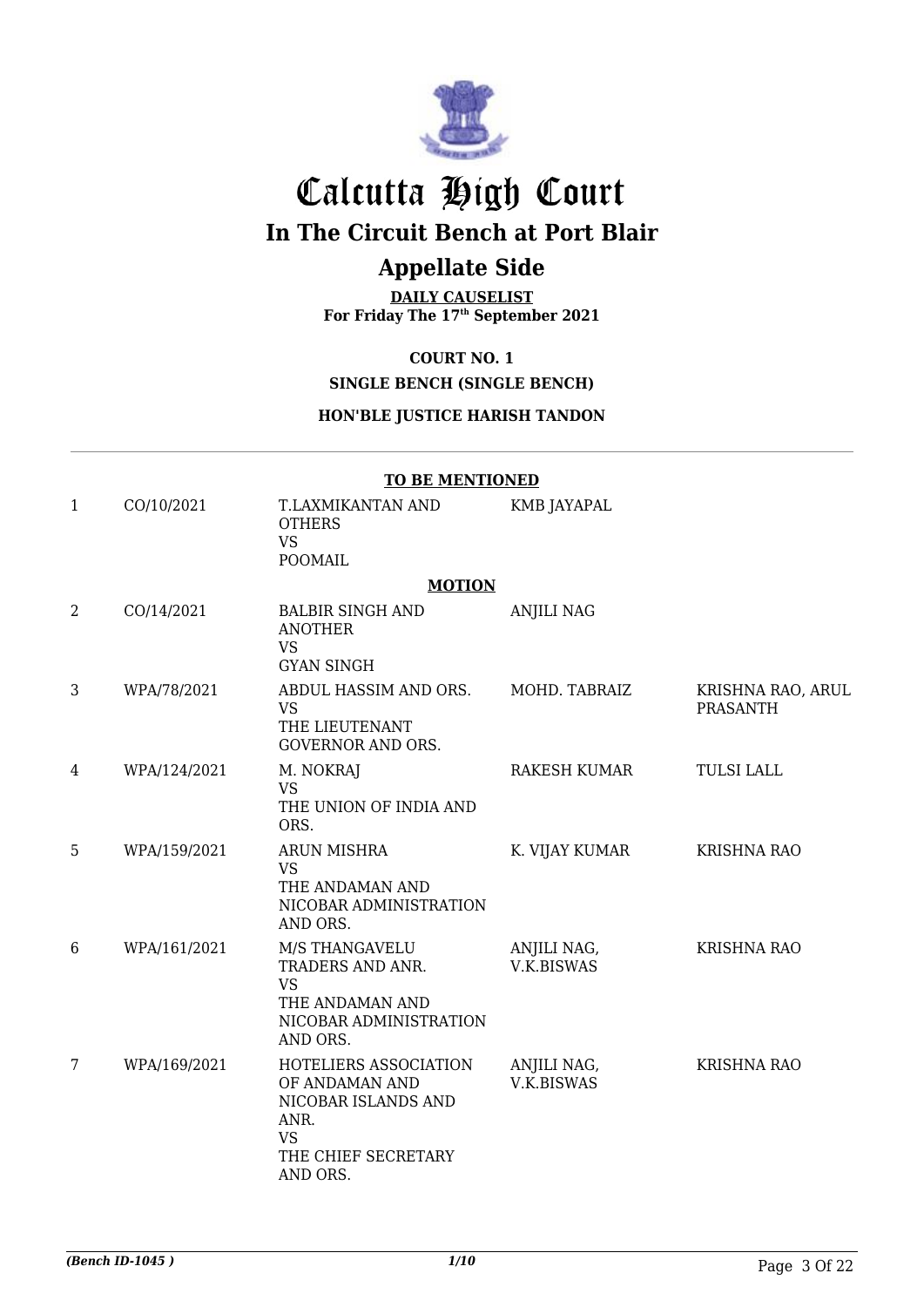| 8  | WPA/204/2021 | FATHIMA YUSUF<br><b>VS</b><br>THE ANDAMAN AND<br>NICOBAR ADMINISTRATION                      | <b>ANJILI NAG</b>          |                    |
|----|--------------|----------------------------------------------------------------------------------------------|----------------------------|--------------------|
| 9  | WPA/216/2021 | AND ORS.<br>KALACHAND GHARAMI                                                                | ANANDA HALDER              | <b>KRISHNA RAO</b> |
|    |              | <b>VS</b><br>THE LIEUTENANT<br><b>GOVERNOR AND ORS</b>                                       |                            |                    |
| 10 | WPA/217/2021 | RAJ SULOCHANA @ J.<br>RAJASULOSNA                                                            | SHIPRA MANDAL              | <b>KRISHNA RAO</b> |
|    |              | <b>VS</b><br>THE LABOUR<br>COMMISSIONER AND ORS.                                             |                            |                    |
| 11 | WPA/219/2021 | JAGDISH NARAYAN<br><b>VS</b><br>THE DEPUTY<br>COMMISSIONER AND ORS.                          | PROHIT MOHAN LAL           |                    |
| 12 | WPA/222/2021 | P.AMEENA KUTTY<br><b>VS</b><br>ANDAMAN AND NICOBAR<br>ADMINISTRATION AND<br>ORS.             | MOHAMMED<br><b>TABRAIZ</b> |                    |
| 13 | WPA/223/2021 | RAJESH KUJUR<br><b>VS</b><br>THE SUPERINTENDING<br><b>ENGINEER</b>                           | C. KALA DEVI               |                    |
| 14 | WPA/224/2021 | PETER KISPOTTA<br>VS<br>THE SUPERINTENDING<br><b>ENGINEER</b>                                | MRS.C.KALA DEVI            |                    |
| 15 | WPA/225/2021 | <b>SONAMATI TIRKEY</b><br>VS<br>THE SUPERINTENDENT<br><b>ENGINEER</b>                        | C. KALA DEVI               |                    |
| 16 | WPA/226/2021 | <b>SHRI. BASUDEB DAS</b><br><b>VS</b><br>THE SUPERINTENDING                                  | MRS.C.KALA DEVI            |                    |
| 17 | WPA/227/2021 | <b>ENGINEER</b><br>ASRITA KISPOTTA<br>VS<br>THE SUPERINTENDING<br><b>ENGINEER AND OTHERS</b> | C.KALA DEVI                |                    |
| 18 | WPA/228/2021 | SUNIL KUMAR TIRKEY<br>VS<br>THE SUPERINTENDING<br><b>ENGINEER</b>                            | MRS. C.KALA DEVI           |                    |
| 19 | WPA/229/2021 | S. MOHAN RAO<br><b>VS</b><br>THE SUPERINTENDING<br>ENGINEER AND OTHERS                       | C. KALA DEVI               |                    |
| 20 | WPA/230/2021 | LAXMI AMMA<br>VS<br>THE SUPERINTENDING<br><b>ENGINEER</b>                                    | MRS. C.KALA DEVI           |                    |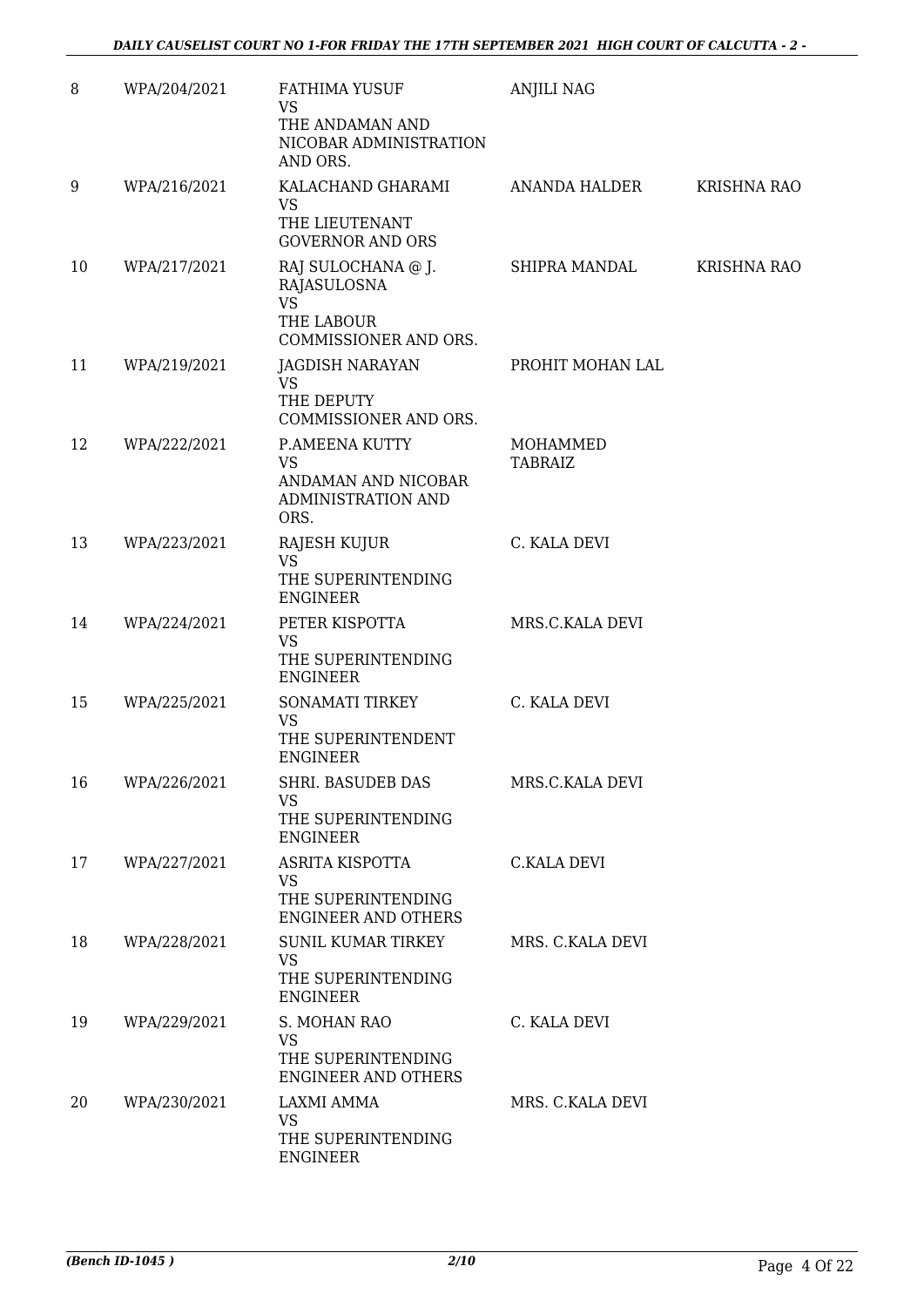| 21   | WPA/231/2021                | <b>SUSMATIGGA</b><br><b>VS</b><br>THE SUPERINTENDING<br><b>ENGINEER AND OTHERS</b>               | C. KALA DEVI                        |                                 |
|------|-----------------------------|--------------------------------------------------------------------------------------------------|-------------------------------------|---------------------------------|
| 22   | WPA/232/2021                | <b>SHANKAR PAIK</b><br>VS<br>THE SUPERINTENDING<br><b>ENGINEER</b>                               | MRS.C.KALA DEVI                     |                                 |
| 23   | WPA/233/2021                | <b>CHANDRAIAH</b><br><b>VS</b><br>THE SUPERINTENDING<br><b>ENGINEER</b>                          | MRS.C.KALA DEVI                     |                                 |
|      |                             | <b>FOR ORDERS</b>                                                                                |                                     |                                 |
| 24   | WPA/5758/2020               | SHRI. PRASHANTH RAJESH<br><b>VS</b><br>UNION OF INDIA AND ANR.                                   | SOMESH KUMAR<br><b>GHOSH</b>        | <b>TULSI LALL</b>               |
|      | IA NO: CAN/1/2021           |                                                                                                  |                                     |                                 |
|      | wt25 WPA/5800/2020          | SHRI. PULAPARTHY<br><b>RAMESH</b><br><b>VS</b><br>UNION OF INDIA AND ANR.                        | SOMESH KUMAR<br><b>GHOSH</b>        | <b>TULSI LALL</b>               |
|      | IA NO: CAN/1/2021           |                                                                                                  |                                     |                                 |
|      | wt26 WPA/5865/2020          | SHRI. PULAPARTHY<br><b>SURESH</b><br><b>VS</b><br>UNION OF INDIA AND ANR.                        | <b>SOMESH KUMAR</b><br><b>GHOSH</b> | <b>TULSI LALL</b>               |
|      | IA NO: CAN/1/2021           |                                                                                                  |                                     |                                 |
| 27   | WPA/92/2021                 | SHABAB ALI AND ORS.<br><b>VS</b><br>THE LIEUTENANT<br><b>GOVERNOR AND ORS.</b>                   | <b>ANANDA HALDER</b>                | ARUL PRASANTH,<br>K.M.B.JAYAPAL |
| wt28 | WPA/313/2018                | <b>SHOBA SINGH</b><br><b>VS</b><br>THE ANDAMAN AND<br>NICOBAR ADMINISTRATION<br>AND ORS.         | K.M.B.JAYAPAL                       | <b>KRISHNA RAO</b>              |
|      |                             | <b>APPLICATION</b>                                                                               |                                     |                                 |
| 29   | FMAT/4/2020                 | MANJU BISWAS AND ORS.<br><b>VS</b><br>THE MANAGER, NEW INDIA<br><b>ASSURANCE COMPANY</b><br>LTD. | K.M.B.JAYAPAL                       | <b>ARUL PRASANTH</b>            |
| 30   | FMAT/5/2020                 | NEW INDIA ASSURANCE<br>CO. LTD.<br><b>VS</b><br>RAJA SEKHAR AND ORS.                             | N.A.KHAN                            | A.K.CHARABORTY                  |
| 31   | WPA/61/2020<br>(1st Matter) | THE ANDAMAN AND<br><b>NICOBAR</b><br>ADMINISTRATION,<br><b>VS</b><br>PONDICHERRY UNIVERSITY      | MAHESHWAR LALL                      | RAJINDER SINGH                  |

IA NO: CAN/1/2021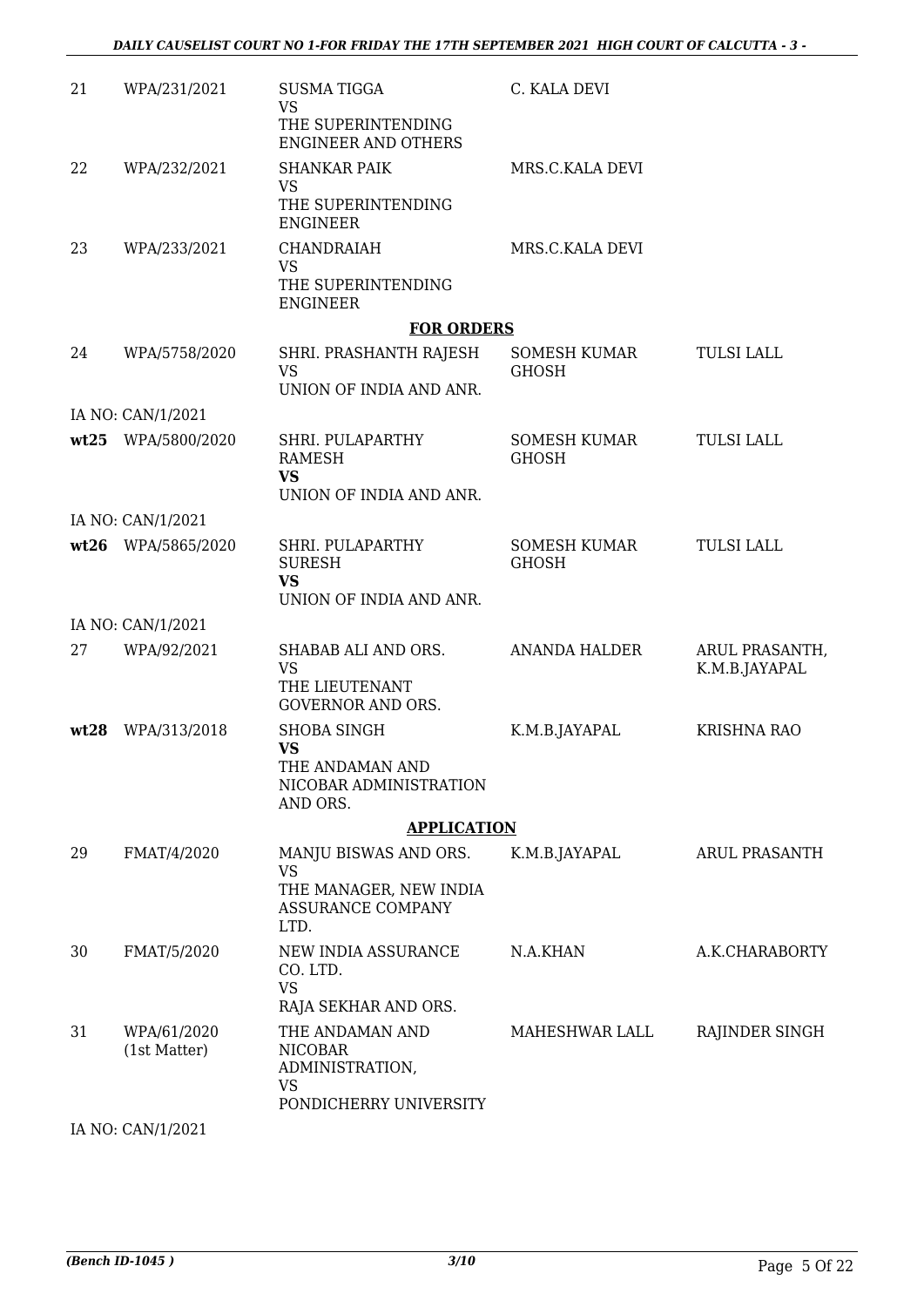| 32 | FMAT/3/2021                    | <b>AMIYO ROY</b><br>VS<br>THE DIRECTOR AND<br><b>ANOTHER</b>                                                                  | <b>ANJILI NAG</b>                   |                                                   |
|----|--------------------------------|-------------------------------------------------------------------------------------------------------------------------------|-------------------------------------|---------------------------------------------------|
|    | IA NO: CAN/1/2021              |                                                                                                                               |                                     |                                                   |
| 33 | AP/6/2021                      | M/S. M.K. DEVELOPERS<br><b>VS</b><br><b>JOINT DIRECTOR</b><br>(CONTRACTS) FOR<br><b>ACCEPTING OFFICER</b><br>(CHIEF ENGINEER) | S.K.GOLDER,<br><b>S.SARKAR</b>      | TULSI LALL                                        |
|    |                                | <b>CONTEMPT APPLICATION</b>                                                                                                   |                                     |                                                   |
| 34 | CPAN/4/2018                    | V.TRIMURTHY AND ORS.<br><b>VS</b><br>BABY FAREEDA, ADHYAKSH<br>AND ANR.                                                       | <b>ANJILI NAG</b>                   |                                                   |
| 35 | CPAN/11/2018                   | M/S P.GANGARAJU AND<br><b>BROTHERS</b><br><b>VS</b><br>MR.U.K.SINGH                                                           | <b>ANJILI NAG</b>                   |                                                   |
| 36 | CPAN/4/2020                    | HARI SHANKER YADAV<br><b>VS</b><br>DR.NAVLENDRA KUMAR<br><b>SINGH</b>                                                         | <b>GOPALA BINNU</b><br><b>KUMAR</b> |                                                   |
| 37 | CPAN/11/2021<br>IN WP 914/2020 | DAVINDER PAL SINGH<br><b>VS</b><br>SANJEEV MITAL, THE<br><b>SECRETARY (REVENUE)</b><br>AND ANR.                               | ANJILI NAG, SHIPRA<br><b>MANDAL</b> |                                                   |
|    |                                | <b>FOR HEARING</b>                                                                                                            |                                     |                                                   |
| 38 | WPA/9/2018                     | P.SUNDARA RAO<br><b>VS</b><br>THE LIEUTENANT<br><b>GOVERNOR AND ORS.</b>                                                      | <b>GOPALA BINNU</b><br><b>KUMAR</b> |                                                   |
| 39 | WPA/171/2018                   | MULTIPLE AGENCIES<br>PRIVATE LIMITED AND ANR.<br>VS<br><b>ANDAMAN STATE</b><br><b>COOPERATIVE BANK</b><br>LIMITED AND ORS.    | N                                   | MOHD. TABRAIZ,<br><b>KRISHNA RAO</b>              |
| 40 | WPA/236/2018                   | EXECUTIVE ENGINEER,<br>CONSTRUCTION DIVISION-<br>II, APWD<br><b>VS</b><br>S. PRABHAKARAN AND ORS.                             | MOHAMMED<br>TABRAIZ                 | <b>GOPALA BINNU</b><br><b>KUMAR</b>               |
| 41 | WPA/283/2018                   | VANVIKAS EMPLOYEES<br>ASSOCIATION AND ORS.<br><b>VS</b><br>HE MINISTRY OF HOME<br>AFFAIRS AND ORS.                            | <b>G.BINNU KUMAR</b>                | TULSI LALL,<br>KRISHNA RAO,<br>TASNEEM            |
| 42 | SA/1/2019                      | USMAN ALI AND ORS.<br><b>VS</b><br>CHAMPA DEVI AND ORS.                                                                       | N.A.KHAN                            | K.M.B.JAYAPAL,<br>G.MINI, SABRINA<br><b>BEGUM</b> |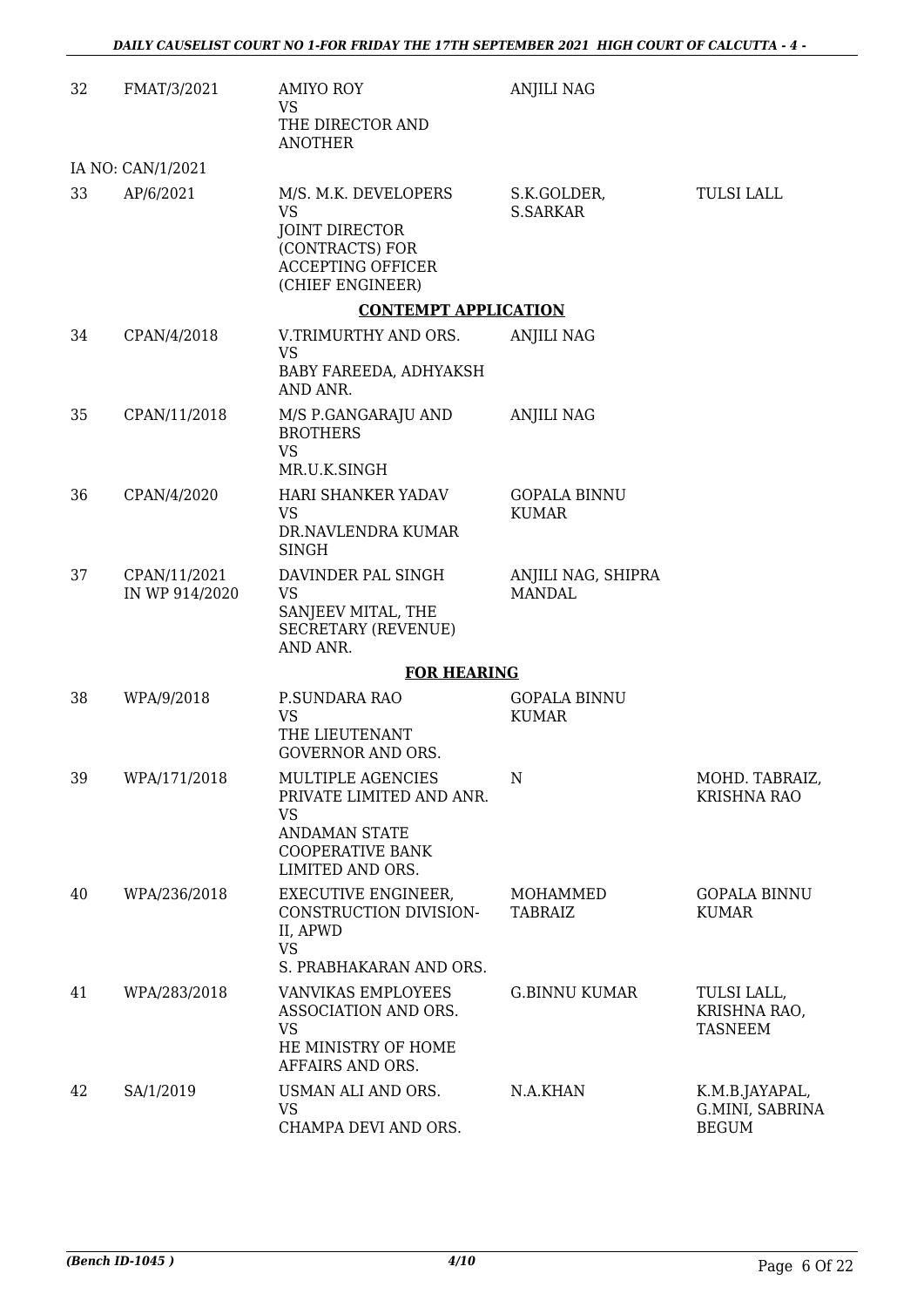### *DAILY CAUSELIST COURT NO 1-FOR FRIDAY THE 17TH SEPTEMBER 2021 HIGH COURT OF CALCUTTA - 5 -*

| wt43 | SA/2/2019         | USMAN ALI AND ORS.<br><b>VS</b><br>CHAMPA DEVI AND ORS.                                        | N.A.KHAN                            | K.M.B.JAYAPAL,<br>G.MINI, SABRINA<br><b>BEGUM</b> |
|------|-------------------|------------------------------------------------------------------------------------------------|-------------------------------------|---------------------------------------------------|
| 44   | FMAT/3/2019       | SABITA DEVI AND ORS.<br><b>VS</b><br>THE MANAGER AND ANR.                                      | K.M.B.JAYAPAL,<br>G.MINI            | ARUL PRASANTH,<br><b>ANITHA HEGDE</b>             |
| 45   | SA/4/2019         | <b>JAI NARAYAN SINGH</b><br>VS<br>BADRUDDIN AND ORS.                                           | K.M.B.JAYAPAL                       | N.A.KHAN                                          |
| 46   | SA/7/2019         | <b>SUKHODA ROY</b><br>VS<br>ANWESHA SARKAR AND<br>ANR.                                         | AJAY KUMAR<br>MANDAL                | K.M.B.JAYAPAL,<br>G.MINI                          |
| 47   | SAT/11/2019       | AJIT RANJAN SAOJAL<br><b>VS</b><br>SANDHAYA RANI SAOJAL<br>AND ORS.                            | <b>ANANDA HALDER</b>                | <b>ARUL PRASANTH</b>                              |
|      | IA NO: CAN/1/2021 |                                                                                                |                                     |                                                   |
| 48   | WPA/101/2019      | M/S ANDAMAN BUBBLES<br>AND ORS.<br><b>VS</b><br>THE LIEUTENANT<br><b>GOVERNOR AND ORS.</b>     | <b>ANJILI NAG</b>                   | KRISHNA RAO, AJAY<br><b>KUMAR MANDAL</b>          |
| 49   | WPA/150/2019      | UTTAM SHIL @ UTTAM<br>SEAL AND ORS.<br><b>VS</b><br>THE LIEUTENANT<br><b>GOVERNOR AND ORS.</b> | <b>ANJILI NAG</b>                   | <b>KRISHNA RAO</b>                                |
| wt50 | WPA/3/2019        | SHYNI JOSE<br><b>VS</b><br>THE LIEUTENANT<br><b>GOVERNOR AND ORS.</b>                          | <b>ANJILI NAG</b>                   | <b>KRISHNA RAO</b>                                |
| wt51 | WPA/9/2019        | T. SHANMUGAM<br><b>VS</b><br>THE LIEUTENANT<br><b>GOVERNOR AND ORS.</b>                        | <b>ANJILI NAG</b>                   | <b>KRISHNA RAO</b>                                |
| 52   | WPA/179/2019      | <b>SELVI K.NATHAN</b><br><b>VS</b><br>THE ANDAMAN AND<br>NICOBAR ADMINISTRATION<br>AND ORS.    | K.M.B.JAYAPAL,<br>G.MINI            | <b>KRISHNA RAO</b>                                |
| 53   | WPA/203/2019      | DIVISIONAL FOREST<br>OFFICER, MAYABUNDER<br><b>VS</b><br>SHRI. BIRSA KINDO                     | S. C. MISHRA                        | <b>GOPALA BINU</b><br><b>KUMAR</b>                |
| wt54 | WPA/173/2019      | <b>SHRI BIRSA KINDO</b><br>VS<br>THE DIVISIONAL FOREST<br>OFFICER, MAYABUNDER                  | <b>GOPALA BINU KUMAR</b>            | <b>KRISHNA RAO</b>                                |
| 55   | WPA/209/2019      | R. KAUSHALYA AND ORS.<br><b>VS</b><br>THE UNION OF INDIA AND<br>ORS.                           | ANJILI NAG, SHIPRA<br><b>MANDAL</b> | MOHD. TABRAIZ                                     |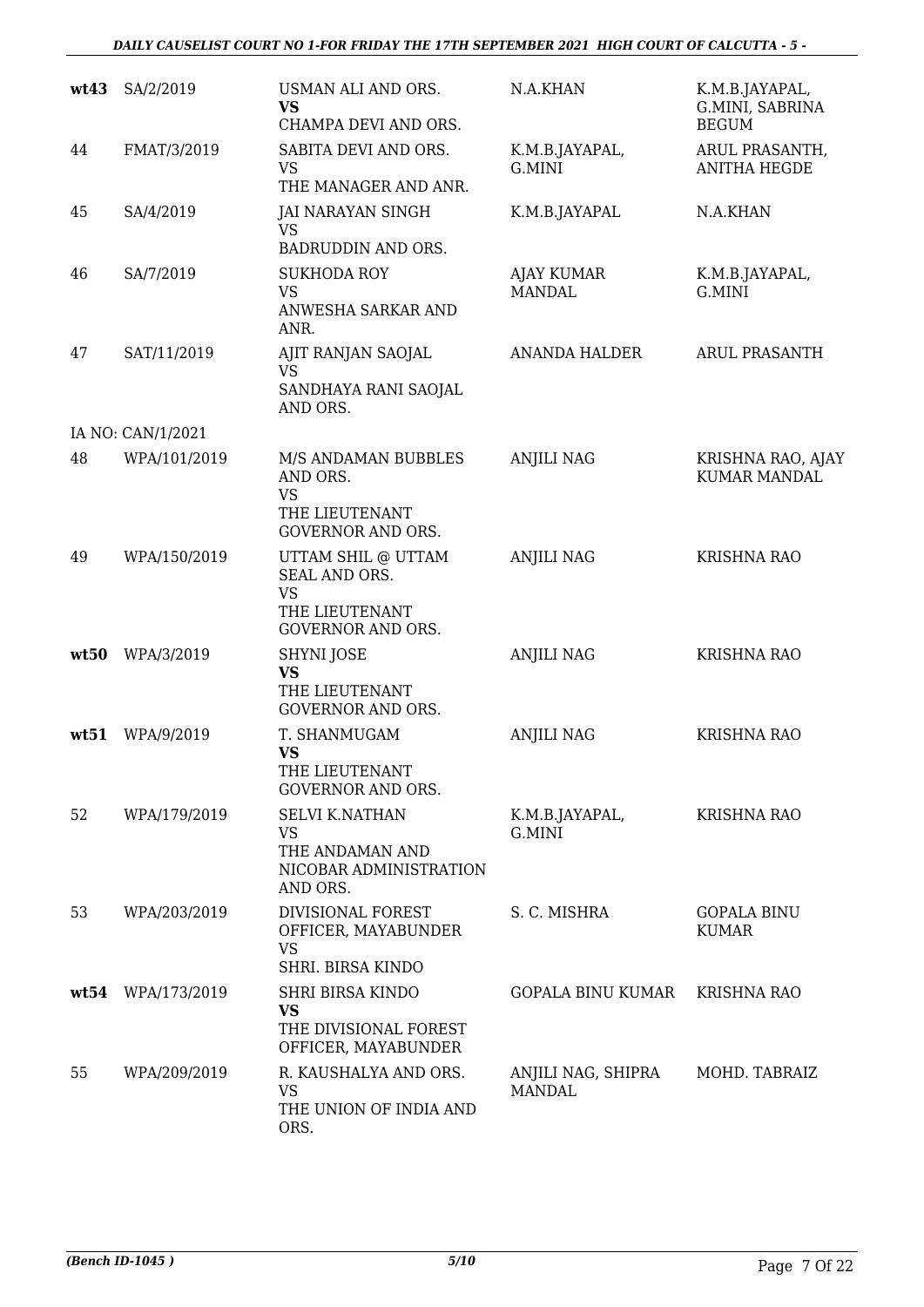| 56 | WPA/226/2019 | <b>ANDAMAN TIMBER</b>                                                                                                  | K.M.B.JAYAPAL,                            | <b>KRISHNA RAO</b>                  |
|----|--------------|------------------------------------------------------------------------------------------------------------------------|-------------------------------------------|-------------------------------------|
|    |              | <b>INDUSTRIES LIMITED</b><br><b>VS</b><br>THE CHIEF SECRETARY                                                          | G.MINI                                    |                                     |
|    |              | AND ORS.                                                                                                               |                                           |                                     |
| 57 | WPA/237/2019 | SHRI. S. M. MUSTAFA<br><b>VS</b>                                                                                       | G.MINI AND K.M.B.<br>JAYAPAL              | KRISHNA RAO                         |
|    |              | THE ANDAMAN AND<br>NICOBAR ADMINISTRATION<br>AND ORS.                                                                  |                                           |                                     |
| 58 | WPA/241/2019 | THE EXECUTIVE ENGINEER<br>NORTH ANDAMAN<br>CONSTRUCTION DIVISION<br>(NACD)<br><b>VS</b>                                | <b>MOHAMMED</b><br><b>TABRAIZ</b>         | <b>GOPALA BINNU</b><br><b>KUMAR</b> |
|    |              | SMTI. REKHA NAIR AND<br>ORS.                                                                                           |                                           |                                     |
| 59 | WPA/246/2019 | <b>A.SUNDAR</b><br><b>VS</b><br>THE HONBLE LIEUTENANT<br><b>GOVERNOR AND ORS.</b>                                      | <b>GOPALA BINNU</b><br><b>KUMAR</b>       | M.P.KAMARAJ                         |
| 60 | WPA/263/2019 | KUMAR HARSHAVARDHAN                                                                                                    | <b>KMB JAYAPAL</b>                        | <b>TASNEEM</b>                      |
|    |              | <b>VS</b><br>THE UNION OF INDIA AND                                                                                    |                                           |                                     |
|    |              | ORS.                                                                                                                   |                                           |                                     |
| 61 | WPA/282/2019 | <b>MANOJ PAUL</b><br><b>VS</b><br>THE UNION TERRITORY,<br>ADMINISTRATION OF<br>ANDAMAN AND NICOBAR<br>ISLANDS AND ORS. | <b>IN PERSON</b>                          | <b>KRISHNA RAO</b>                  |
| 62 | WPA/288/2019 | SHRI. SHAJAN T. OOMMEN<br><b>VS</b><br>ANDAMAN AND NICOBAR<br><b>ADMINISTRATION AND</b><br>ORS.                        | DEEP CHAIM KABIR,<br>S. AJITH PRASAD      | <b>KRISHNA RAO</b>                  |
| 63 | WPA/293/2019 | RAJESH RAM<br><b>VS</b><br>THE ANDAMAN AND<br>NICOBAR ADMINISTRATION<br>AND ORS.                                       | DEEP CHAIM KABIR,<br><b>S.AJIT PRASAD</b> | ARUL PRASANTH,<br>N.A.KHAN          |
| 64 | WPA/329/2019 | TOURIST WORKERS UNION<br>AND ANR.                                                                                      | <b>GOPALA BINNU</b><br><b>KUMAR</b>       | KRISHNA RAO,<br><b>ANJILI NAG</b>   |
|    |              | <b>VS</b><br>THE ANDAMAN AND<br>NICOBAR ADMINISTRATION<br>AND ORS.                                                     |                                           |                                     |
| 65 | SAT/1/2020   | M. T. SAIDU AND ORS.<br><b>VS</b><br>M/S. ANDAMAN TIMBER<br>INDUSTRIES LIMITED AND<br>ANR.                             | K. VIJAY KUMAR                            | K. M. B JAYAPAL                     |
| 66 | FMA/1/2020   | <b>ARPITA GHOSH</b><br><b>VS</b><br>SHIV PRASAD AND ANR.                                                               | MR. KRISHNA RAO                           | S.C.MISHRA                          |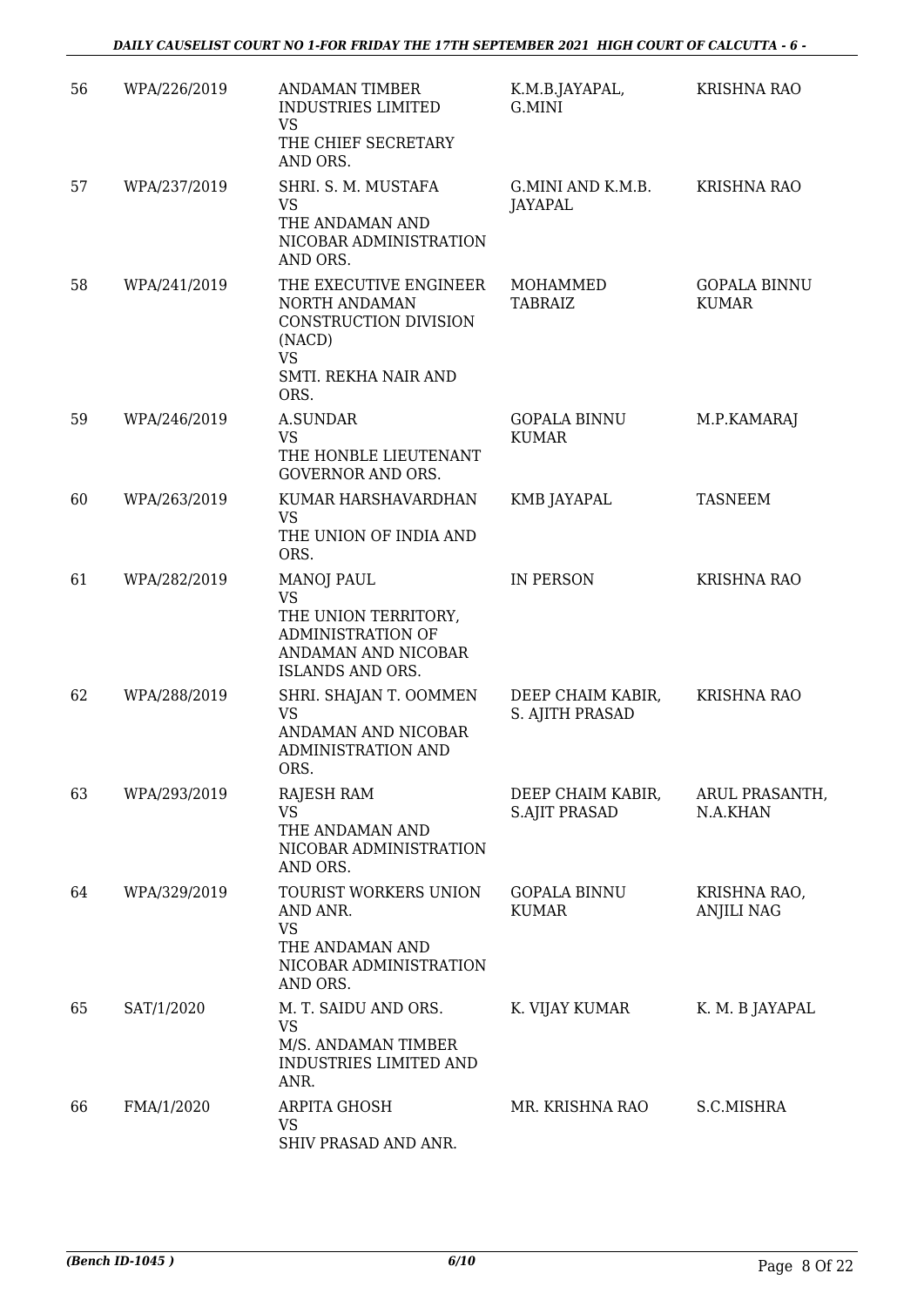#### *DAILY CAUSELIST COURT NO 1-FOR FRIDAY THE 17TH SEPTEMBER 2021 HIGH COURT OF CALCUTTA - 7 -*

| 67   | SAT/7/2020   | KALAIARASAN AND ORS.<br><b>VS</b><br>ASIF ALI AND ORS.                                     | <b>ANJILI NAG</b>                    | KMB JAYAPAL                              |
|------|--------------|--------------------------------------------------------------------------------------------|--------------------------------------|------------------------------------------|
| 68   | CO/10/2020   | <b>REKHA ROY</b><br><b>VS</b><br><b>GURUCHAND MAJUMDAR</b><br>AND ORS.                     | <b>RAKESH KUMAR</b>                  |                                          |
| 69   | WPA/34/2020  | SMTI. REBA MONDAL<br>VS.<br>THE UNION OF INDIA AND<br>ORS.                                 | ANANDA HALDER                        | <b>KRISHNA RAO</b>                       |
| 70   | WPA/52/2020  | P.KANNAN<br><b>VS</b><br>THE UNION OF INDIA AND<br>ORS.                                    | K.M.B.JAYAPAL                        | KRISHNA RAO, AJAY<br><b>KUMAR MANDAL</b> |
| 71   | WPA/76/2020  | <b>JOHN WESLEY</b><br><b>VS</b><br>THE ANDAMAN AND<br>NICOBAR ADMINISTRATION<br>AND ORS.   | K. Vijay Kumar                       | KRISHNA RAO,<br>M.P.KAMARAJ              |
| 72   | WPA/92/2020  | <b>BINA DAS</b><br><b>VS</b><br>THE LIEUTENANT<br><b>GOVERNOR AND ORS.</b>                 |                                      | <b>KRISHNA RAO</b>                       |
| 73   | WPA/95/2020  | <b>ANITA XESS</b><br><b>VS</b><br>THE UNION OF INDIA AND<br>ORS.                           | <b>GOPALA BINNU</b><br><b>KUMAR</b>  |                                          |
| 74   | WPA/97/2020  | P.YADAVA RAO<br><b>VS</b><br>THE UNION OF INDIA AND<br>ORS.                                | <b>GOPALA BINNU</b><br><b>KUMAR</b>  | KRISHNA RAO, AJAY<br><b>KUMAR MANDAL</b> |
| 75   | WPA/102/2020 | SHRI. AKSHAY PANT<br><b>VS</b><br>THE UNION OF INDIA AND<br>ORS.                           | G. MINI AND K.M.B.<br><b>JAYAPAL</b> | M.P.KAMARAJ                              |
| 76   | WPA/105/2020 | PREM KISHEN<br><b>VS</b><br>THE ANDAMAN AND<br>NICOBAR ADMINISTRATION<br>AND ORS.          | K.M.B.JAYAPAL,<br>G.MINI             | <b>KRISHNA RAO</b>                       |
| wt77 | WPA/103/2020 | <b>HARISH KISHEN</b><br><b>VS</b><br>THE ANDAMAN AND<br>NICOBAR ADMINISTRATION<br>AND ORS. | K.M.B.JAYAPAL,<br>G.MINI             | <b>KRISHNA RAO</b>                       |
| wt78 | WPA/104/2020 | <b>RAM KISHEN</b><br><b>VS</b><br>THE ANDAMAN AND<br>NICOBAR ADMINISTRATION<br>AND ORS.    | K.M.B.JAYAPAL,<br>G.MINI             | KRISHNA RAO                              |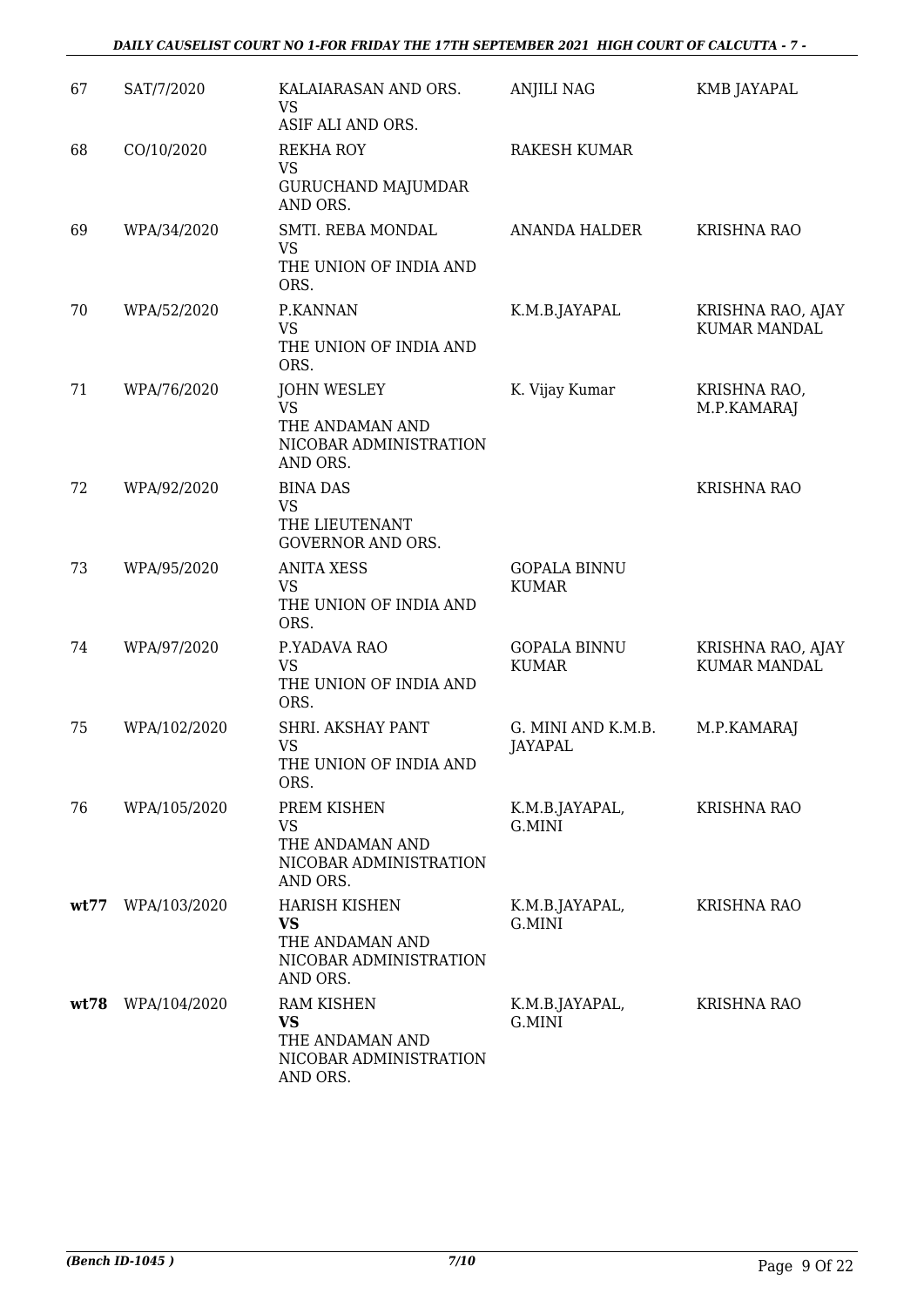| wt79 | WPA/106/2020 | PERNITA DEVI<br>VS<br>THE ANDAMAN AND<br>NICOBAR ADMINISTRATION<br>AND ORS.                       | K.M.B.JAYAPAL,<br>G.MINI            | <b>KRISHNA RAO</b>                       |
|------|--------------|---------------------------------------------------------------------------------------------------|-------------------------------------|------------------------------------------|
| wt80 | WPA/110/2020 | KHATHIJA<br><b>VS</b><br>THE UNION OF INDIA AND<br>ORS.                                           | K.M.B.JAYAPAL                       | <b>KRISHNA RAO</b>                       |
| wt81 | WPA/70/2021  | HAR JEEVAN RAM<br><b>VS</b><br>THE LIEUTENANT<br><b>GOVERNOR AND ORS.</b>                         | K.M.B.JAYAPAL                       | K.M.B.JAYAPAL                            |
| wt82 | WPA/71/2021  | PREM KISHEN<br><b>VS</b><br>THE ANDAMAN AND<br>NICOBAR ADMINISTRATION<br>AND ORS.                 | K.M.B.JAYAPAL                       | KRISHNA RAO                              |
| wt83 | WPA/72/2021  | <b>HARISH KISHEN</b><br><b>VS</b><br>THE ANDAMAN AND<br>NICOBAR ADMINISTRATION<br>AND ORS.        | K.M.B. JAYAPAL                      | <b>KRISHNA RAO</b>                       |
| 84   | WPA/107/2020 | THE EXECUTIVE ENGINEER<br><b>VS</b><br>S.MANOHARI AND ORS.                                        | <b>KRISHNA RAO</b>                  | <b>G.BINNU KUMAR</b>                     |
| wt85 | WPA/117/2020 | S.MANOHARI AND ORS.<br><b>VS</b><br>THE EXECUTIVE<br>ENGINEER, PORT BLAIR<br>NORTH DIVISION, APWD | <b>GOPALA BINNU</b><br><b>KUMAR</b> | <b>KRISHNA RAO</b>                       |
| 86   | WPA/116/2020 | BIJLI KAAMGAR UNION AND<br>ANR.<br><b>VS</b><br>THE HONBLE<br>LT.GOVERNOR AND ORS.                | <b>GOPALA BINNU</b><br><b>KUMAR</b> | KRISHNA RAO, AJAY<br><b>KUMAR MANDAL</b> |
| 87   | WPA/121/2020 | <b>SOBHANA KUMARI</b><br><b>VS</b><br>THE LIEUTENANT<br><b>GOVERNOR AND ORS.</b>                  | <b>GOPALA BINNU</b><br><b>KUMAR</b> | <b>KRISHNA RAO</b>                       |
| 88   | WPA/123/2020 | M.KRISHNAN<br>VS<br>THE LT GOVERNOR AND<br>ORS.                                                   | MOHAMMED<br><b>TABRAIZ</b>          | <b>ARUL PRASANTH</b>                     |
| 89   | WPA/131/2020 | <b>SOURAV MISRA</b><br><b>VS</b><br>THE ANDAMAN AND<br>NICOBAR ADMINISTRATION<br>AND ORS.         | K.VIJAY KUMAR                       | <b>KRISHNA RAO</b>                       |
| 90   | WPA/137/2020 | MOHD. NASRULLAH<br>VS<br>THE COMMISSIONER,<br><b>GOOD AND SERVICE TAX</b><br>AND ORS.             | <b>ANANDA HALDER</b>                | KRISHNA RAO,<br>A.K.MANDAL               |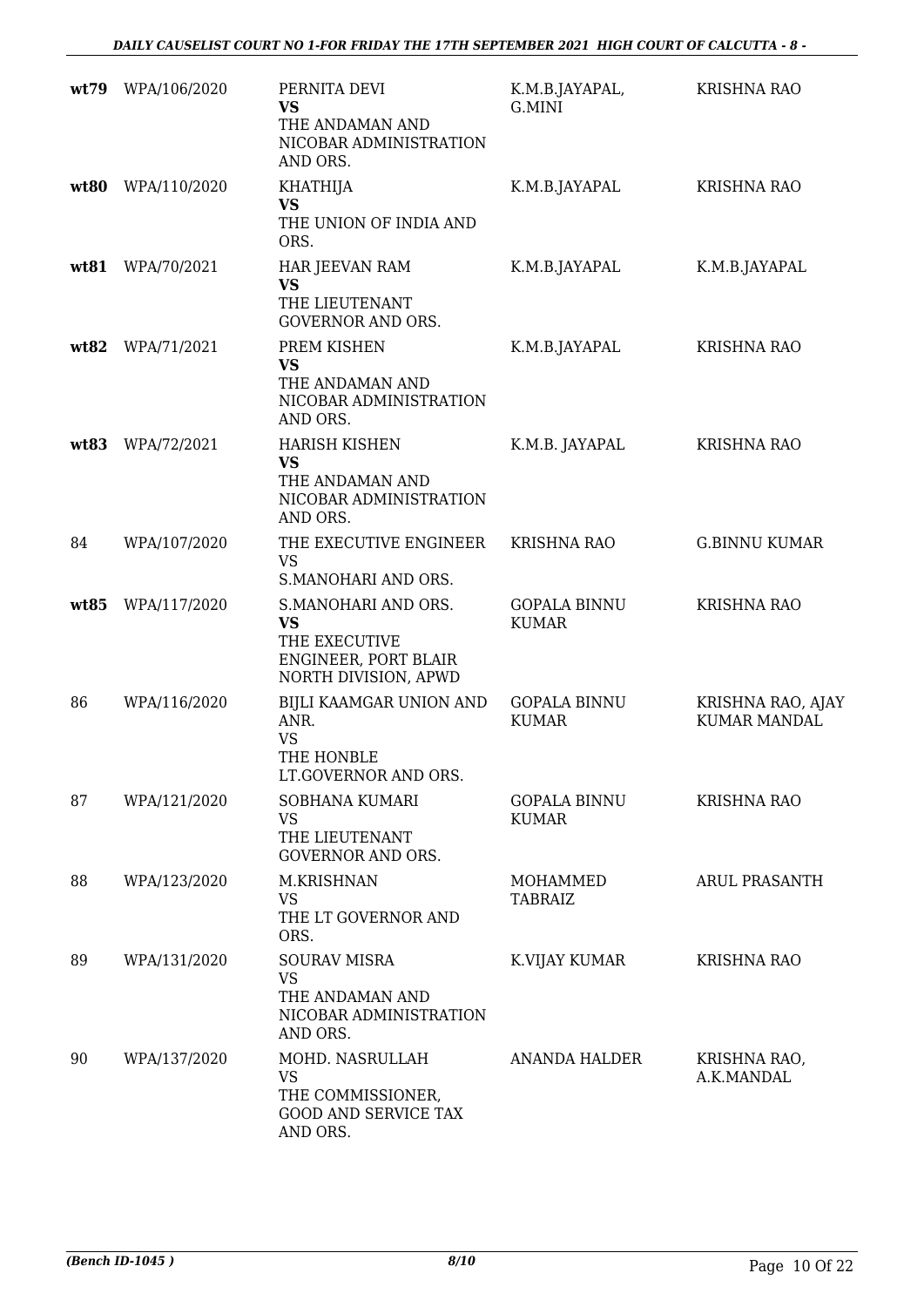| 91   | WPA/149/2020  | M/S T.T. TRADING<br>COMPANY AND ANR.<br><b>VS</b><br>THE ANDAMAN AND<br>NICOBAR ADMINISTRATION<br>AND ORS. | <b>ANJILI NAG</b>                   | <b>ARUL PRASANTH</b>                      |
|------|---------------|------------------------------------------------------------------------------------------------------------|-------------------------------------|-------------------------------------------|
| 92   | WPA/8463/2020 | SHRI. V. RAVICHANDRAN<br>AND ANR.<br>VS<br>THE LT.GOVERNOR AND<br>ORS.                                     | <b>GOPALA BINU KUMAR</b>            | KRISHNA RAO, AJAY<br><b>KUMAR MANDAL</b>  |
| 93   | WPA/9283/2020 | RITHI SINGH AND ORS.<br><b>VS</b><br>THE LIEUTENANT<br><b>GOVERNOR AND ORS.</b>                            | <b>ANJILI NAG</b>                   | KRISHNA RAO, AJAY<br><b>KUMAR MANDAL</b>  |
| 94   | WPA/2/2021    | <b>S.RAVINDRAN</b><br><b>VS</b><br>THE ADMINISTRATOR AND<br>ORS.                                           | ANJILI NAG, SHIPRA<br><b>MANDAL</b> | KRISHNA RAO,<br>A.K.MANDAL                |
| 95   | WPA/46/2021   | M. MEGHAVARNAM AND<br>ORS.<br><b>VS</b><br>THE DIRECTOR GENERAL<br>OF SHIPPING AND ORS.                    | ANJILI NAG, SHIPRA<br><b>MANDAL</b> | TULSI LALL,<br>KRISHNA RAO,<br>A.K.MANDAL |
| 96   | WPA/58/2021   | KAUSHALYA DEVI<br><b>VS</b><br>THE LIEUTENANT<br><b>GOVERNOR AND ORS.</b>                                  | K. M. B. JAYAPAL                    | KRISHNA RAO,<br>A.K.MANDAL                |
| 97   | WPA/59/2021   | M.HEERA KUNWAR<br><b>VS</b><br>THE LIEUTENANT<br><b>GOVERNOR AND ORS.</b>                                  | K.M.B. Jayapal                      | <b>AJAY KUMAR</b><br><b>MANDAL</b>        |
| 98   | WPA/60/2021   | PREM KUMARI<br><b>VS</b><br>THE LIEUTENANT<br><b>GOVERNOR AND ORS.</b>                                     | K.M.B.JAYAPAL                       | <b>KRISHNA RAO</b>                        |
| wt99 | WPA/61/2021   | PREM LALL<br><b>VS</b><br>THE LIEUTENANT<br><b>GOVERNOR AND ORS.</b>                                       | K.M.B. JAYAPAL                      | <b>KRISHNA RAO</b>                        |
| 100  | WPA/62/2021   | DEEPAK LALL<br><b>VS</b><br>THE LIEUTENANT<br><b>GOVERNOR AND ORS.</b>                                     | K.M.B.JAYAPAL                       | <b>KRISHNA RAO</b>                        |
| 101  | WPA/65/2021   | KAILASH KUMARI<br><b>VS</b><br>THE LIEUTENANT<br><b>GOVERNOR AND ORS.</b>                                  | K.M.B JAYAPAL                       | <b>AJAY KUMAR</b><br>MANDAL               |
| 102  | WPA/103/2021  | <b>SUKH DEV SINGH</b><br><b>VS</b><br>THE LIEUTENANT<br><b>GOVERNOR</b>                                    | ANJILI NAG                          | ARUL PRASANTH                             |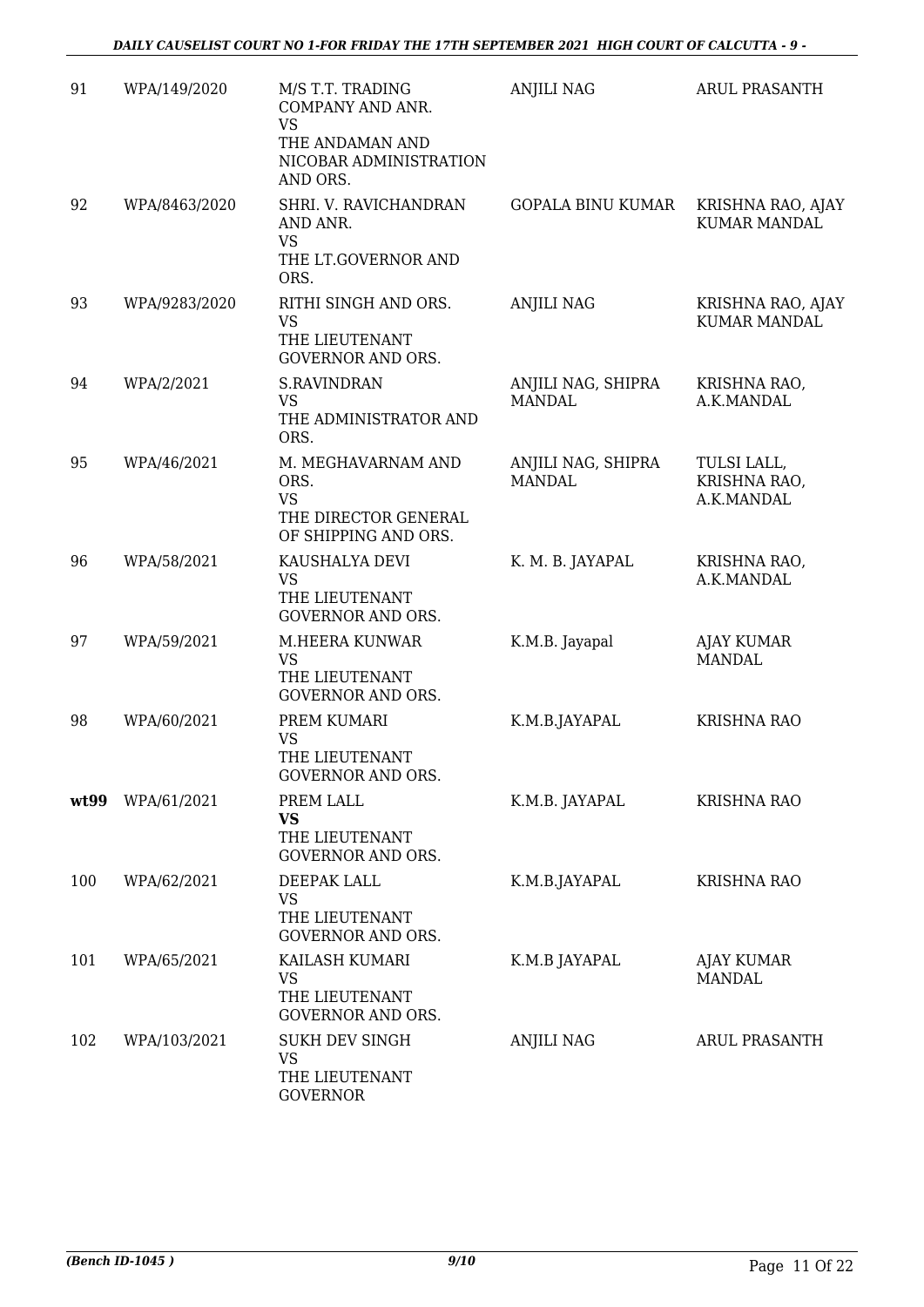|     | wt103 WPA/115/2021 | ABDUL GAFFAR<br>VS<br>THE LIEUTENANT<br>GOVERNOR AND ORS.                                                           | ANJILI NAG, SHIPRA<br><b>MANDAL</b> | ARUL PRASANTH                            |
|-----|--------------------|---------------------------------------------------------------------------------------------------------------------|-------------------------------------|------------------------------------------|
| 104 | WPA/134/2021       | M/S SALCON ENGINEERS<br>AND FABRICATORS AND<br>ANR.<br>VS<br>THE CHAIRMAN, STATE<br>TRANSPORT AUTHORITY<br>AND ORS. | V.D.SIVABALAN,<br>RAKESH KUMAR      | KRISHNA RAO                              |
| 105 | WPA/185/2021       | THE INDIA RED CROSS<br><b>SOCIETY</b><br>VS<br>THE ANDAMAN AND<br>NICOBAR ADMINISTRATION                            | MOHD. TABRAIZ                       | KRISHNA RAO, AJAY<br><b>KUMAR MANDAL</b> |

IA NO: CAN/2/2021, CAN/1/2021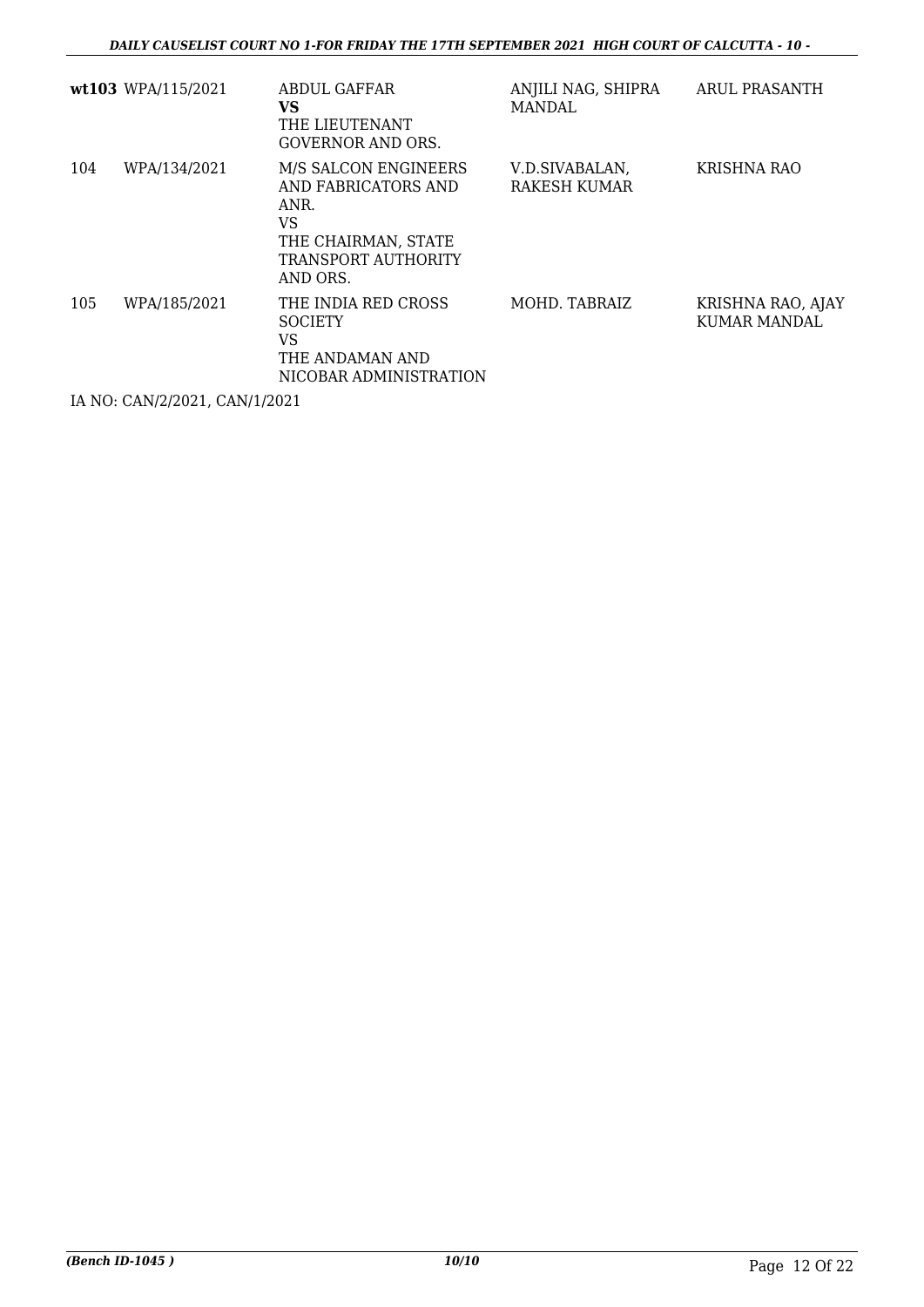

# Calcutta High Court **In The Circuit Bench at Port Blair Appellate Side**

**DAILY CAUSELIST For Friday The 17th September 2021**

**COURT NO. 30**

**DIVISION BENCH (DB)**

**AT 3:00 PM**

**HON'BLE JUSTICE SOUMEN SEN HON'BLE JUSTICE BIBEK CHAUDHURI (VIA VIDEO CONFERENCE)**

**FROM PRINCIPAL BENCH**

#### **CONTEMPT APPLICATION**

| CPAN/26/2019       | DR. SUKUMAR SAHA<br>VS<br>MS. PREETI SUDAN        | MRS. ANJILI NAG  |
|--------------------|---------------------------------------------------|------------------|
| wt2 WP.CT/143/2019 | DR. SUKUMAR SAHA<br>VS<br>UNION OF INDIA AND ORS. | MRS. ANJIILI NAG |

IA NO: CAN/2/2021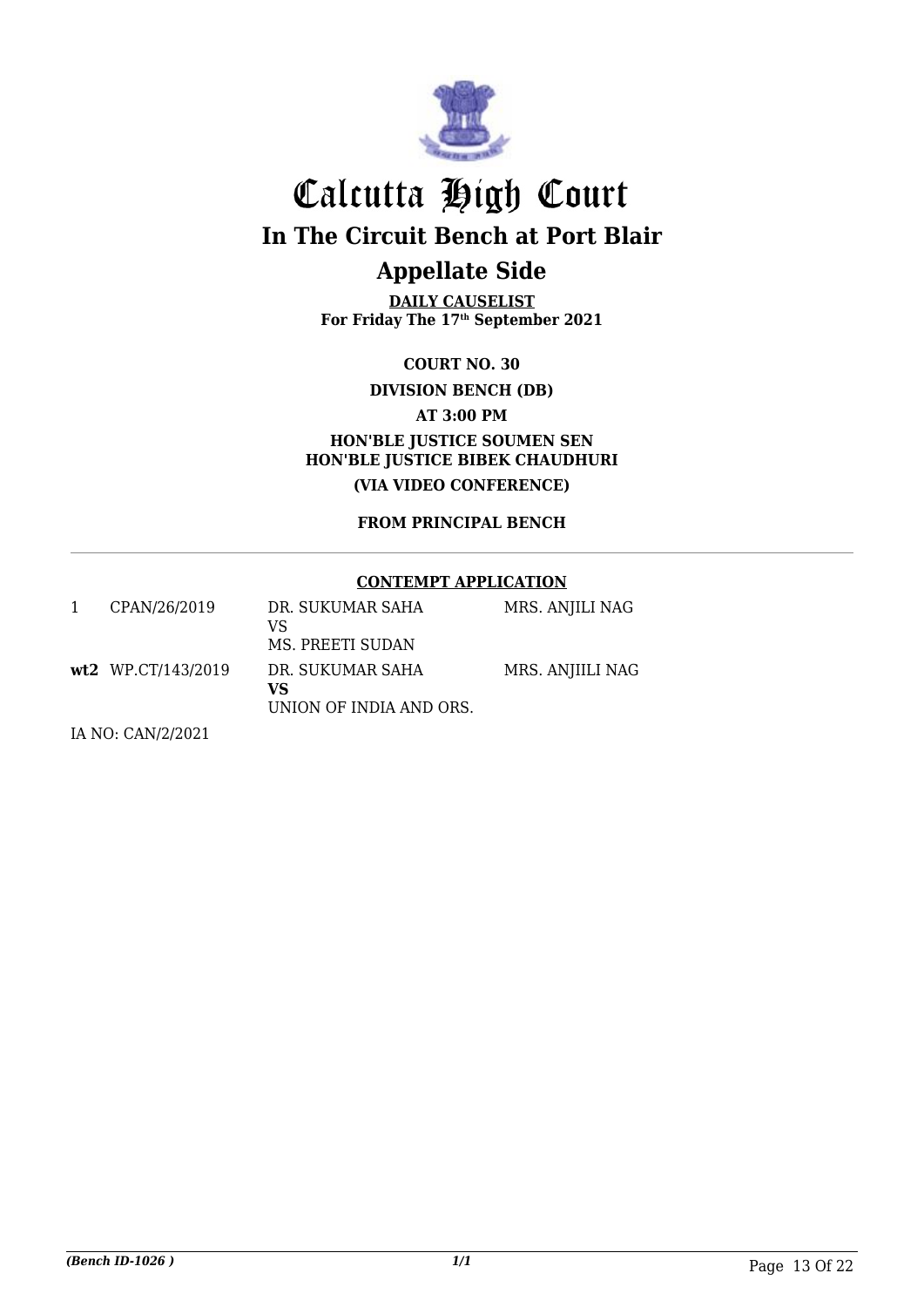

# Calcutta High Court **In The Circuit Bench at Port Blair Appellate Side**

**DAILY CAUSELIST For Friday The 17th September 2021**

**COURT NO. CHAMBER**

**DIVISION BENCH (DB)**

**AT 1:00 PM**

**HON'BLE JUSTICE ARIJIT BANERJEE HON'BLE JUSTICE JAY SENGUPTA (VIA VIDEO CONFERENCE)**

**FROM PRINCIPAL BENCH**

### **APPLICATION**

1 CPAN/27/2019 [In MA - 47 OF 2018]

DURGA MONDAL VS SHYAM NATH

G.BINNU KUMAR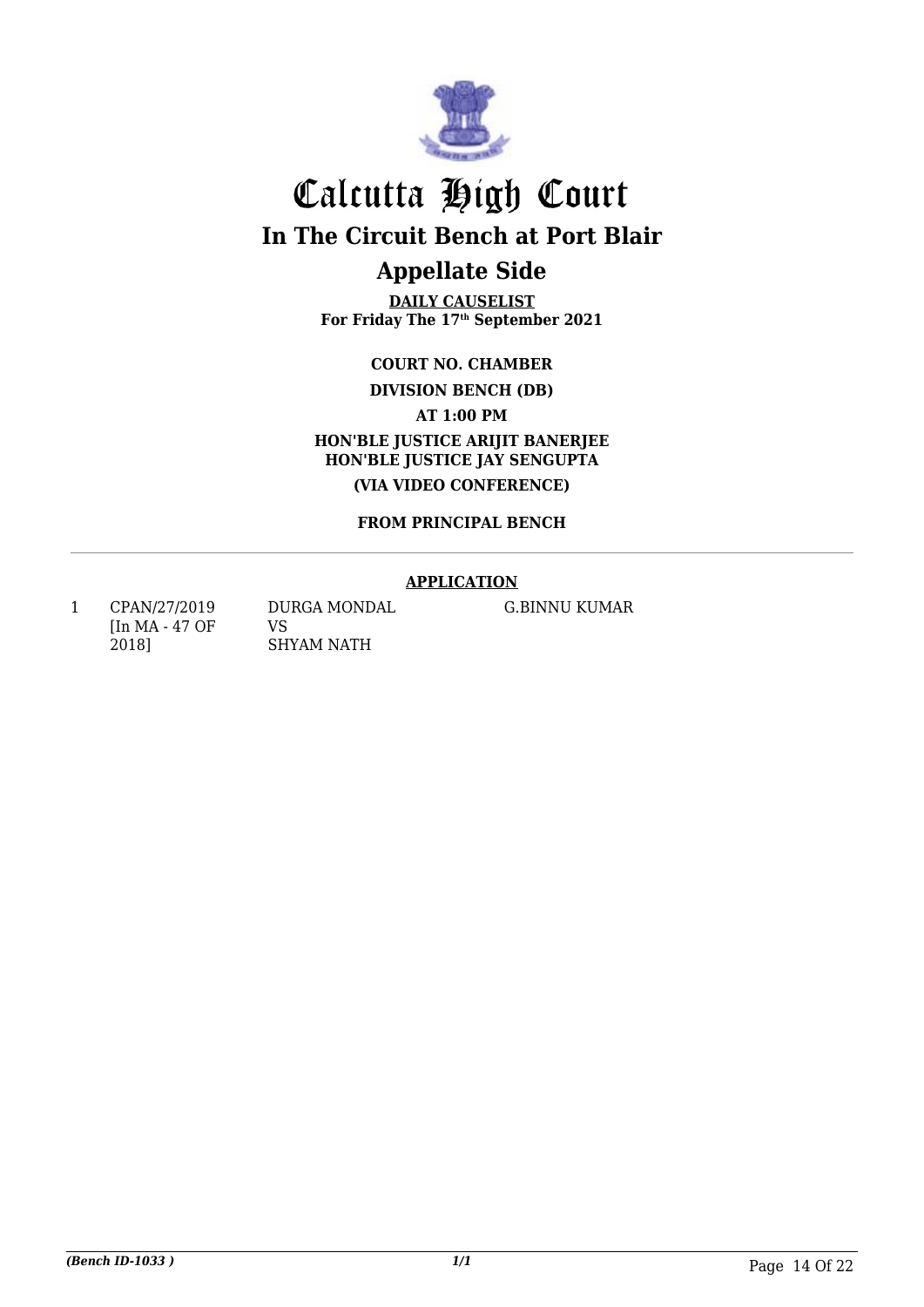

# Calcutta High Court **In The Circuit Bench at Port Blair Appellate Side**

**DAILY CAUSELIST For Friday The 17th September 2021**

**COURT NO. . SINGLE BENCH (SB - II) AT 2:00 PM HON'BLE JUSTICE DEBANGSU BASAK (FROM PRINCIPLE BENCH)**

### **CONTEMPT APPLICATION**

1 CPAN/15/2021 (In WPA 299/2019) NALLAMURTHY VS MUNNUSWAMY, EXECUTIVE ENGINEER GOPALA BINNU KUMAR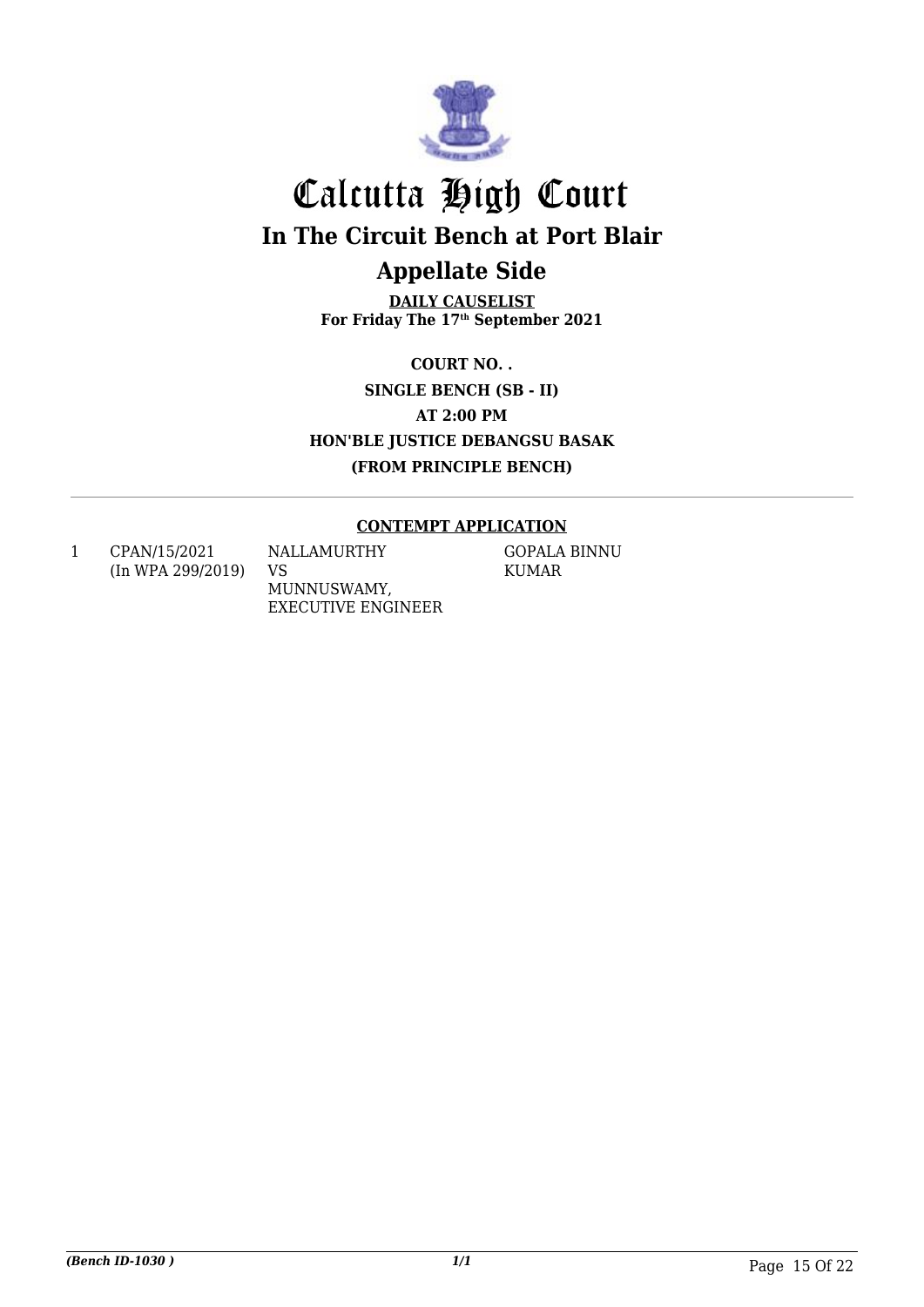

# Calcutta High Court **In The Circuit Bench at Port Blair**

### **Appellate Side**

**DAILY CAUSELIST For Friday The 17th September 2021**

### **COURT NO. 2**

**SINGLE BENCH (SINGLE BENCH)**

### **HON'BLE JUSTICE SHIVAKANT PRASAD**

### **SPECIALLY FIXED HEARING**

| $\mathbf{1}$ | CRR/1/2017                   | THE STATE (CBI)<br><b>VS</b>                                                         | RAKESH PAL GOBIND      | <b>ARUL PRASANTH</b>                |
|--------------|------------------------------|--------------------------------------------------------------------------------------|------------------------|-------------------------------------|
|              |                              | NEWAZESH ALI AND ORS.                                                                |                        |                                     |
| wt2          | CRR/17/2018                  | THE STATE (CBI)<br><b>VS</b><br>MAN MOHAN SINGH                                      | RAKESH PAL GOBIND      | MOHD. TABRAIZ                       |
| wt3          | CRR/18/2018                  | THE STATE (CBI)<br><b>VS</b><br>PUSHPA RAJU                                          | RAKESH PAL GOBIND      | <b>GOPALA BINNU</b><br><b>KUMAR</b> |
| wt4          | CRR/19/2018                  | THE STATE (CBI)<br><b>VS</b><br>THOMAS HERENZ AND<br>ORS.                            | RAKESH PAL GOBIND      | K.M.B.JAYAPAL                       |
| 5            | CRR/18/2019                  | RUPESH KISHEN<br><b>VS</b><br>THE STATE                                              | RAKESH PAL GOBIND      | <b>SUMIT KARMAKAR</b>               |
|              |                              | <b>SPECIAL LEAVE TO APPEAL</b>                                                       |                        |                                     |
| 6            | CRA/14/2019                  | THE STATE<br><b>VS</b><br>A.JOSEMON                                                  | <b>KRISHNA RAO</b>     | <b>GOPALA BINNU</b><br><b>KUMAR</b> |
|              | IA NO: CRAN/1/2021           |                                                                                      |                        |                                     |
|              |                              | <b>APPLICATION</b>                                                                   |                        |                                     |
| 7            | RVW/2/2021<br>IN WP 208/2021 | <b>BIMAL MONDAL</b><br><b>VS</b><br>THE SUPERINTENDING<br><b>ENGINEER AND OTHERS</b> | <b>TAPAN KUMAR DAS</b> |                                     |
|              |                              | <b>MOTION</b>                                                                        |                        |                                     |
| 8            | CRR/11/2021                  | <b>NITAIBARAL</b><br><b>VS</b><br><b>SUJATA BARAL</b>                                | KAVITA TIWARI RAO      |                                     |
|              | IA NO: CRAN/1/2021           |                                                                                      |                        |                                     |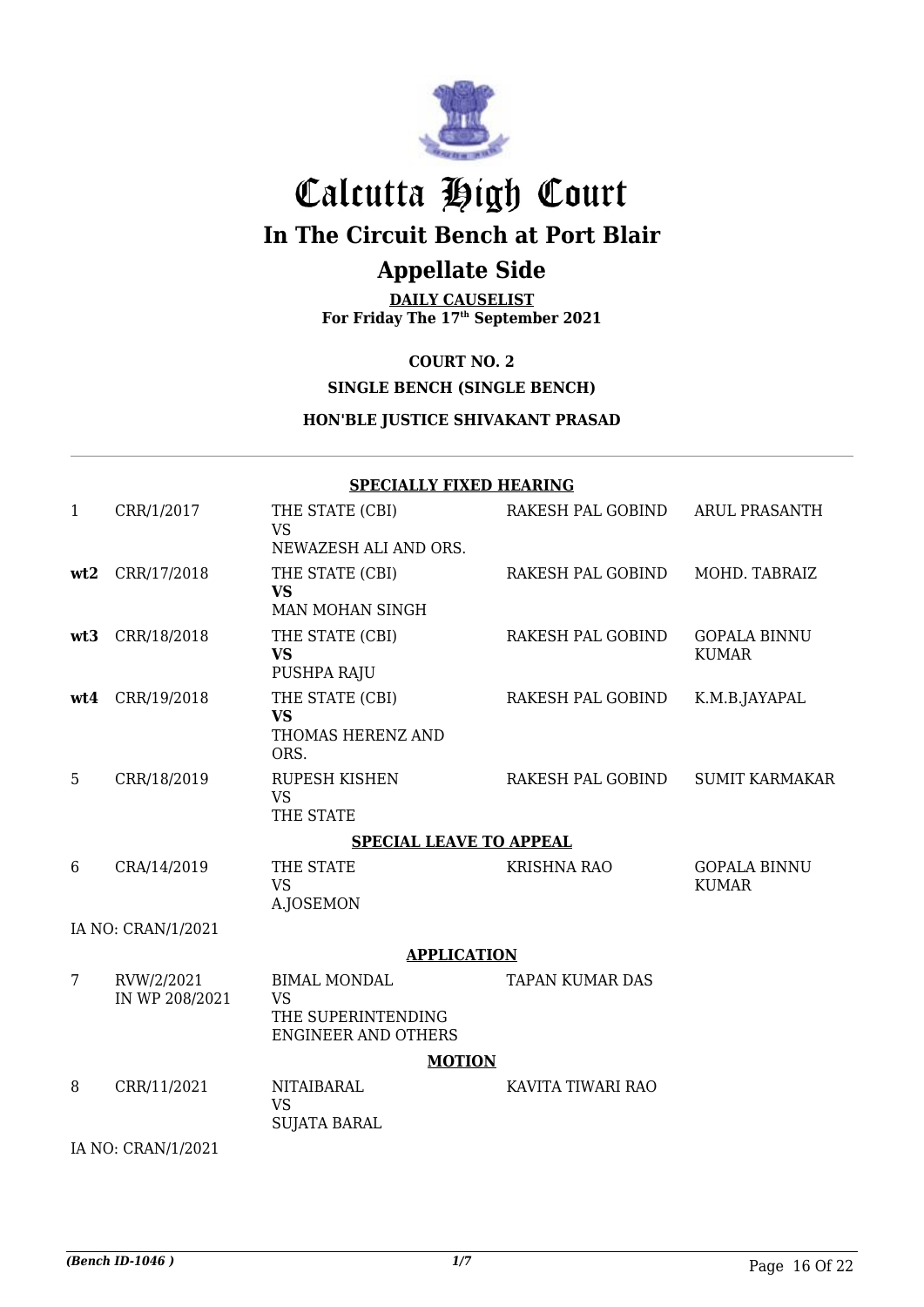| 9  | WPA/218/2021      | M/S HONEY BAR AND<br><b>RESTAURANT</b><br><b>VS</b><br>THE UNION TERRITORY OF<br>ANDAMAN AND NICOBAR<br>ISANDS AND ORS. | KMB JAYAPAL                                 | MOHD. TABRAIZ                            |
|----|-------------------|-------------------------------------------------------------------------------------------------------------------------|---------------------------------------------|------------------------------------------|
| 10 | CRR/12/2021       | T.KRISHNAMOORTHY<br><b>VS</b><br>THE STATE                                                                              | <b>ANJILI NAG</b>                           |                                          |
| 11 | WPA/234/2021      | <b>SUBHADRA ROY</b><br><b>VS</b><br>THE ANDAMAN AND<br>NICOBAR ADMINISTRATION                                           | K.VIJAY KUMAR                               |                                          |
| 12 | WPA/235/2021      | SUDESH SINGH AND<br><b>ANOTHER</b><br>VS<br>THE LIEUTENANT<br><b>GOVERNOR</b>                                           | <b>ANJILI NAG</b>                           |                                          |
|    |                   | <b>FOR HEARING</b>                                                                                                      |                                             |                                          |
| 13 | WPA/174/2019      | N. MANIMEKALAI AND ANR.<br><b>VS</b><br>THE KAMARAJ ENGLISH<br>MEDIUM SCHOOL                                            | G. BINNU KUMAR                              | M.P. KAMARAJ                             |
|    | wt14 WPA/231/2019 | THE SECRETARY, KAMARAJ<br>ENGLISH MEDIUM SCHOOL<br><b>VS</b><br>N. MANIMEKALAI (EX-<br>CLERK) AND ANR.                  | M.P. KAMARAJ                                | <b>G. BINNU KUMAR</b>                    |
| 15 | WPA/83/2021       | ABDUL SIDDIQUE<br><b>VS</b><br>THE LIEUTENANT<br><b>GOVERNOR AND ANR.</b>                                               | MOHD. TABRAIZ                               | KRISHNA RAO, AJAY<br><b>KUMAR MANDAL</b> |
| 16 | WPA/100/2020      | DEV DASS @ DIVA DAS AND<br>ANR.<br>VS<br>THE ARBITRATOR AND ORS.                                                        | Anjali Nag, Shipra<br>Mondal and R. Pradeep | <b>KRISHNA RAO</b>                       |
|    | wt17 WPA/101/2020 | DEVA DASS @ DIVA DAS<br>AND ANR.<br><b>VS</b><br>THE ARBITRATOR,<br>REGISTRAR COOPERATIVE<br>SOCIETIES AND ORS.         | ANJILI NAG, SHIPRA<br>MANDAL, R.PRADEEP     | ARUL PRASANTH,<br><b>KRISHNA RAO</b>     |
| 18 | WPA/139/2020      | <b>RITA SIL</b><br><b>VS</b><br>THE ADMINISTRATOR<br>(LIEUTENANT GOVERNOR)<br>AND ORS.                                  | <b>ANJILI NAG</b>                           | <b>ARUL PRASANTH</b>                     |
|    | wt19 WPA/190/2021 | <b>RITA SIL</b><br>VS<br>THE ADMINISTRATOR<br>(LIEUTENANT GOVERNOR)<br>AND ORS.                                         | <b>ANJILI NAG</b>                           | ARUL PRASANTH                            |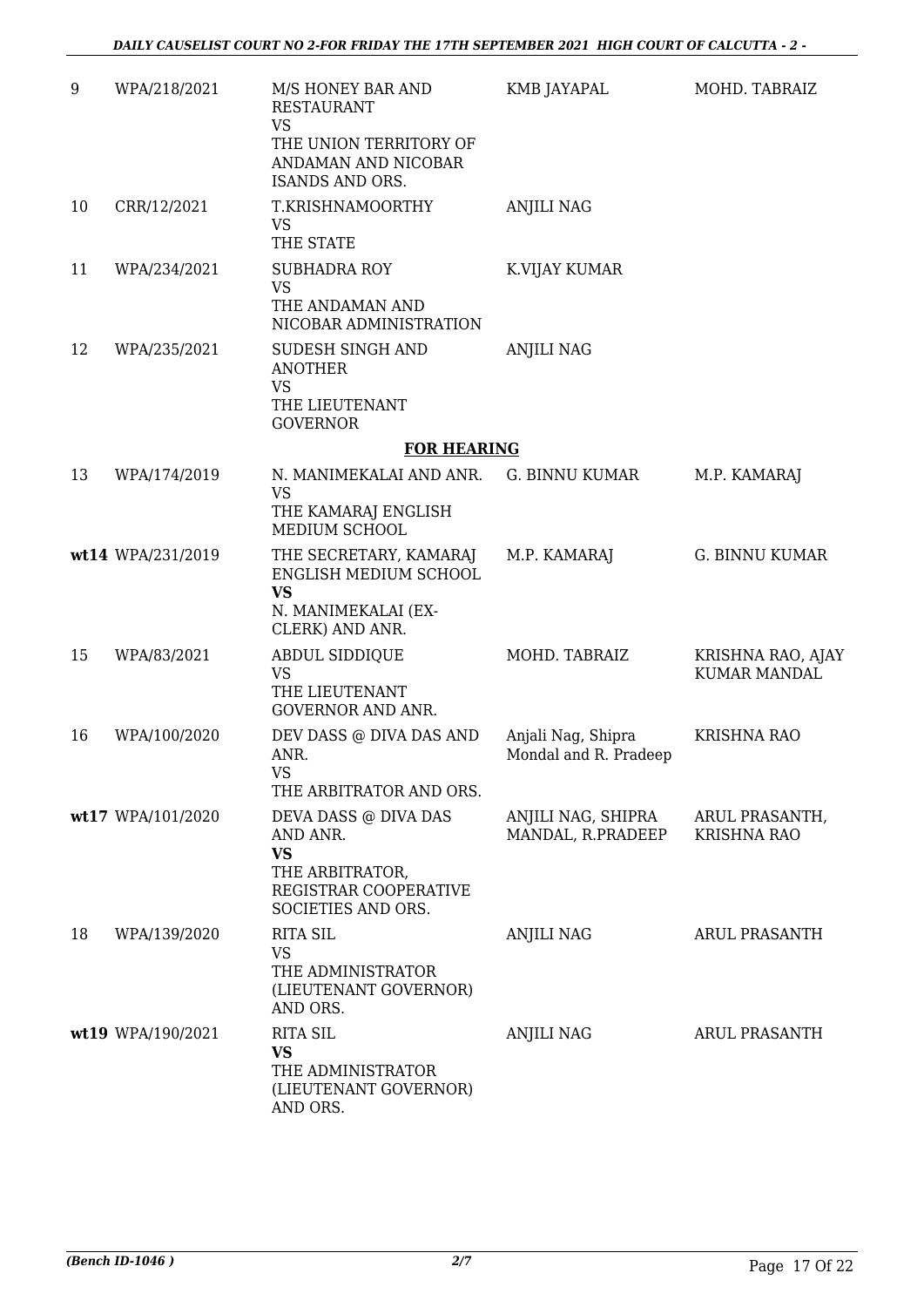| 20 | WPA/94/2019       | ANDAMAN PLANTATIONS<br>AND DEVELOPMENT<br><b>CORPORATION PRIVATE</b><br>LIMITED AND ANR.<br><b>VS</b><br>THE UNION OF INDIA AND<br>ORS. | <b>RAJA BASU</b><br>CHOUDHARY, JYOTI<br>SINGH, ASIF<br>HUSSAIN,<br>V.D.SIVABALAN        | <b>ARUL PRASANTH</b>                            |
|----|-------------------|-----------------------------------------------------------------------------------------------------------------------------------------|-----------------------------------------------------------------------------------------|-------------------------------------------------|
|    | wt21 WPA/95/2019  | ANDAMAN PLANTATIONS<br>AND DEVELOPMENT<br><b>CORPORATION PRIVATE</b><br>LIMITED AND ANR.<br><b>VS</b><br>UNION OF INDIA AND ORS.        | <b>RAJA BASU</b><br>CHOUDHARY, JYOTI<br>SINGH, ASIF<br>HUSSAIN,<br><b>V.D.SIVABALAN</b> | <b>ARUL PRASANTH</b>                            |
| 22 | WPA/113/2019      | K.RAJESH<br><b>VS</b><br>THE HONBLE LIEUTENANT<br><b>GOVERNOR AND ORS.</b>                                                              | <b>GOPALA BINNU</b><br><b>KUMAR</b>                                                     | <b>ARUL PRASANTH</b>                            |
|    | IA NO: CAN/1/2021 |                                                                                                                                         |                                                                                         |                                                 |
|    | wt23 WPA/115/2019 | V.LAXMI KANTA<br><b>VS</b><br>THE HONBLE LIEUTENANT<br><b>GOVERNOR AND ORS.</b>                                                         | <b>GOPALA BINNU</b><br><b>KUMAR</b>                                                     | <b>ARUL PRASANTH</b>                            |
|    | IA NO: CAN/1/2021 |                                                                                                                                         |                                                                                         |                                                 |
|    | wt24 WPA/116/2019 | LINGA RAJU<br><b>VS</b><br>THE HONBLE LIEUTENANT<br><b>GOVERNOR AND ORS.4 ORS</b>                                                       | <b>GOPALA BINNU</b><br><b>KUMAR</b>                                                     | ARUL PRASANTH                                   |
|    | IA NO: CAN/1/2021 |                                                                                                                                         |                                                                                         |                                                 |
|    | wt25 WPA/118/2019 | <b>ARATI MONDAL</b><br><b>VS</b><br>THE HONBLE LIEUTENANT<br><b>GOVERNOR AND ORS.</b>                                                   | <b>GOPALA BINNU</b><br><b>KUMAR</b>                                                     | <b>ARUL PRASANTH</b>                            |
|    | IA NO: CAN/1/2021 |                                                                                                                                         |                                                                                         |                                                 |
|    | wt26 WPA/119/2019 | VIJAY LAXMI<br><b>VS</b><br>THE HONBLE LIEUTENANT<br><b>GOVERNOR AND ORS.</b>                                                           | <b>GOPALA BINNU</b><br><b>KUMAR</b>                                                     | ARUL PRASANTH                                   |
|    | IA NO: CAN/1/2021 |                                                                                                                                         |                                                                                         |                                                 |
| 27 | WPA/227/2019      | A.MURUGESAN AND ORS.<br><b>VS</b><br>THE UNION OF INDIA AND<br>ORS.                                                                     | RAKESH PAL GOBIND,<br>S.C.MISHRA,<br>A.VENKATESH                                        | TULSI LALL,<br>TASNEEM,<br><b>V.D.SIVABALAN</b> |
|    | wt28 WPA/152/2019 | ALOK KUMAR DAS AND<br>ORS.<br><b>VS</b><br>THE UNION OF INDIA AND<br>ORS.                                                               | RAKESH PAL GOBIND,<br>S.C.MISHRA                                                        | TULSI LALL,<br>TASNEEM,<br><b>V.D.SIVABALAN</b> |
| 29 | WPA/159/2014      | A.ZAHEED<br><b>VS</b><br>THE ANDAMAN AND<br>NICOBAR ADMINISTRATION<br>AND ORS.                                                          | K.M.B.JAYAPAL,<br>G.MINI                                                                | ARUL PRASANTH                                   |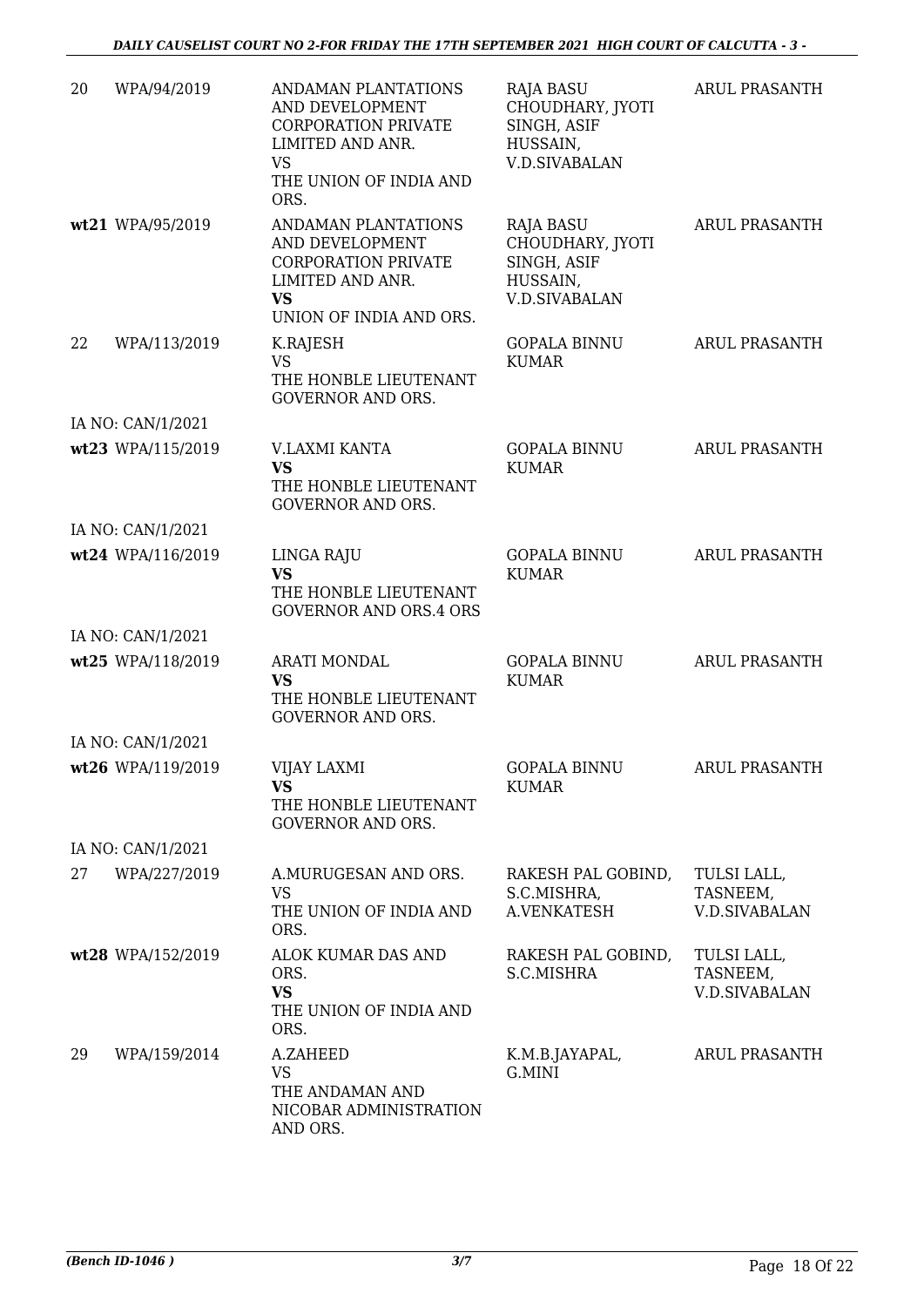| 30 | CRA/1/2017        | SHRI. K. ESWAR RAO<br><b>VS</b>                                                                               |                                                           | A.K.CHAKRABORTY                          |
|----|-------------------|---------------------------------------------------------------------------------------------------------------|-----------------------------------------------------------|------------------------------------------|
| 31 | CRA/6/2018        | SHRI. K. G. SAM KUTTY<br>THE STATE<br><b>VS</b><br><b>SANDIP KUMAR</b>                                        | KRISHNA RAO, SUMIT<br><b>KARMAKAR</b>                     | <b>GOPALA BINNU</b><br><b>KUMAR</b>      |
| 32 | WPA/63/2018       | M/S PANKAJ ENTERPRISES<br>AND ANR.<br><b>VS</b><br>ANDAMAN AND NICOBAR<br><b>ADMINISTRATION AND</b><br>ORS.   | RAJINDER SINGH,<br><b>TAPAN KUMAR DAS</b>                 | <b>ANJILI NAG</b>                        |
|    | IA NO: CAN/1/2021 |                                                                                                               |                                                           |                                          |
| 33 | WPA/178/2018      | <b>P.RENU</b><br><b>VS</b><br>THE STATE BANK OF INDIA<br>AND ORS.                                             | D.C.KABIR                                                 | <b>ANJILI NAG</b>                        |
| 34 | WPA/282/2018      | VANVIKAS EMPLOYEES<br>ASSOCIATION AND ORS.<br><b>VS</b><br>THE MINISTRY OF HOME<br>AFFAIRS AND ORS.           | <b>GOPALA BINNU</b><br><b>KUMAR</b>                       | TULSI LALL,<br><b>TASNEEM</b>            |
| 35 | CRA/3/2019        | THE STATE<br><b>VS</b><br>A.MAHESHWAR RAO AND<br>ORS.                                                         | A.S.ZINU                                                  | ANJILI NAG, GOPALA<br><b>BINNU KUMAR</b> |
| 36 | CRA/9/2019        | THE STATE (CBI)<br><b>VS</b><br>SHAJAN T.OOMEN                                                                | RAKESH PAL GOBIND                                         | <b>GOPALA BINNU</b><br><b>KUMAR</b>      |
| 37 | CRA/11/2019       | <b>SUJIT MAJUMDAR</b><br><b>VS</b><br>THE STATE                                                               | <b>GOPALA BINNU</b><br>KUMAR, RAKESH PAL<br><b>GOBIND</b> |                                          |
| 38 | CRA/12/2019       | PRADEEP HALDER<br><b>VS</b><br>THE STATE                                                                      | D. ILANGO AND R.<br><b>PRADEEP</b>                        | <b>KRISHNA RAO</b>                       |
| 39 | CRR/13/2019       | <b>B.RAJALAXMI AND ANR.</b><br><b>VS</b><br>K.M.RAMESH                                                        | ARUL PRASANTH,<br><b>DOLLY SARKAR</b>                     | D.ILANGO, ANJILI<br><b>NAG</b>           |
| 40 | CRR/31/2019       | SHRI. MOHD ASIF<br><b>VS</b><br>SMTI. MUBASHIRA                                                               | MRS. KAVITA TEWARI<br><b>RAO</b>                          | MS. BABITA DAS                           |
| 41 | WPA/200/2019      | M/S. NEW BHARAT<br><b>ENGINEERING WORKS</b><br><b>VS</b><br>ANDAMAN AND NICOBAR<br>ADMINISTRATION AND<br>ORS. | DEEP CHAIM, KABIR,<br>S. AJITH PRASAD                     | KRISHNA RAO, AJAY<br>KUMAR MANDAL        |
| 42 | WPA/206/2019      | SUDEEP RAI SHARMA<br><b>VS</b><br>THE UNION OF INDIA AND<br>ORS.                                              | <b>GOPALA BINU KUMAR</b>                                  | S.GANGULY                                |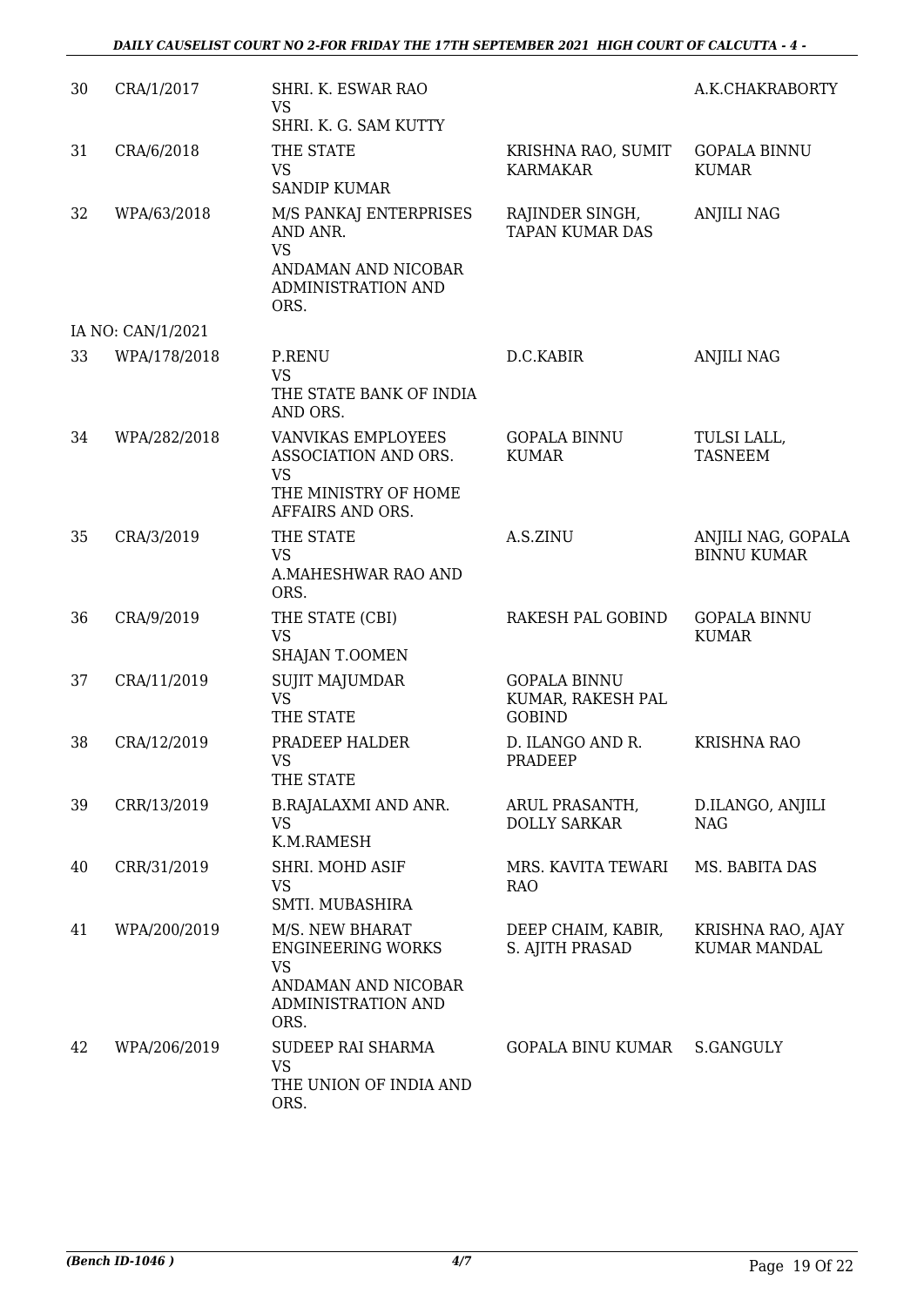| 43 | WPA/219/2019      | SMTI. JAI LAKSHMI<br><b>VS</b><br>THE ANDAMAN AND<br>NICOBAR ADMINISTRATION<br>AND ORS.                   | G. MINI AND<br>K.M.B.JAYAPAL             |                                          |
|----|-------------------|-----------------------------------------------------------------------------------------------------------|------------------------------------------|------------------------------------------|
| 44 | WPA/238/2019      | SMTI. PRIYA MINJ<br><b>VS</b><br>THE ANDAMAN AND<br>NICOBAR ADMINISTRATION<br>AND ANR.                    | K. M. B. JAYAPAL                         | <b>KRISHNA RAO</b>                       |
| 45 | WPA/243/2019      | KARTICK AND ORS.<br><b>VS</b><br>THE LIEUTENANT<br><b>GOVERNOR AND ORS.</b>                               | ANJILI NAG, SHIPRA<br><b>MANDAL</b>      | <b>KRISHNA RAO</b>                       |
| 46 | WPA/248/2019      | A.SUNDAR<br>VS<br>THE HONBLE LIEUTENANT<br><b>GOVERNOR AND ORS.</b>                                       | <b>GOPALA BINNU</b><br><b>KUMAR</b>      | M.P.KAMARAJ                              |
| 47 | WPA/267/2019      | THE GENERAL MANAGER,<br>ANIIDCO LTD.<br><b>VS</b><br>Y. JOHN AND ORS.                                     | ANJILI NAG,<br>R.PRADEEP                 | <b>GOPALA BINNU</b><br><b>KUMAR</b>      |
| 48 | WPA/287/2019      | ISLAND TRAVELS PVT. LTD.<br><b>VS</b><br>THE ANDAMAN AND<br>NICOBAR ADMINISTRATION<br>AND ORS.            | DEEP CHAIM KABIR,<br><b>AJITH PRASAD</b> | KRISHNA RAO,<br><b>ANJILI NAG</b>        |
| 49 | WPA/289/2019      | YOHANNAN SAJEEVAN AND<br>ANR.<br><b>VS</b><br>ANDAMAN AND NICOBR<br><b>ADMINISTRATION</b>                 | DEEP CHAIM KABIR,<br><b>AJIT PRASAD</b>  | KRISHNA RAO                              |
| 50 | WPA/324/2019      | V.TRIMURTHY AND ORS.<br><b>VS</b><br>THE LIEUTENANT<br><b>GOVERNOR AND ORS.</b>                           | <b>ANJILI NAG</b>                        | <b>ARUL PRASANTH</b>                     |
|    | IA NO: CAN/1/2021 |                                                                                                           |                                          |                                          |
| 51 | WPA/20297/2019    | M/S ARYAN AQUA (INDIA)<br>PVT. LTD.<br><b>VS</b><br>THE ANDAMAN AND<br>NICOBAR ADMINISTRATION<br>AND ORS. | <b>ANJILI NAG</b>                        | KRISHNA RAO, AJAY<br><b>KUMAR MANDAL</b> |
| 52 | CRA/1/2020        | SAROJIT KULLU<br><b>VS</b><br>THE STATE                                                                   | D.ILANGO                                 | M.P.KAMARAJ                              |
| 53 | WPA/33/2020       | N.YUSUF<br>VS<br>THE ANDAMAN AND<br>NICOBAR ADMINISTRATION<br>AND ORS.                                    | K.VIJAY KUMAR                            | AJAY KUMAR<br>MANDAL                     |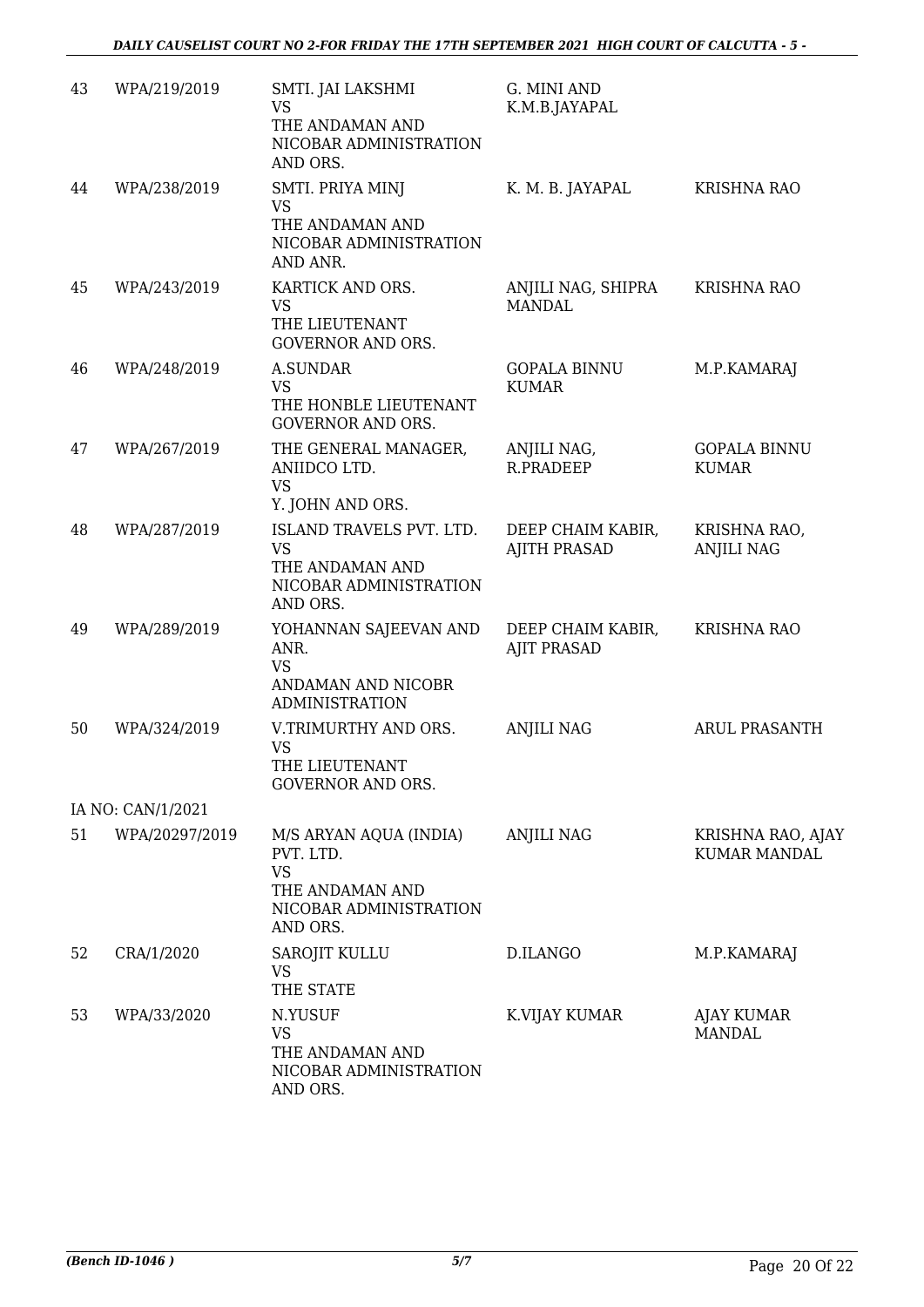| 54 | WPA/47/2020   | S.PONNAMMAL<br><b>VS</b><br>THE UNION OF INDIA AND<br>ORS.                                                                                 | DEEP CHAIM KABIR,<br>AJITH S. PRASAD      | <b>KRISHNA RAO</b>                           |
|----|---------------|--------------------------------------------------------------------------------------------------------------------------------------------|-------------------------------------------|----------------------------------------------|
| 55 | WPA/54/2020   | <b>KISHEN RAM</b><br><b>VS</b><br>THE LIEUTENANT<br><b>GOVERNOR AND ORS.</b>                                                               | G. MINI AND K.M.B.<br><b>JAYAPAL</b>      |                                              |
| 56 | WPA/90/2020   | S. SHANMUGANATHAN<br>VS<br>ANDAMAN NICOBAR<br><b>ISLANDS INTEGRATED</b><br>DEVELOPMENT<br><b>CORPORATION LIMITED</b><br>(ANIIDCO) AND ANR. | GOPALA BINU KUMAR                         | <b>ANJILI NAG</b>                            |
| 57 | WPA/94/2020   | JOHN EKKA AND ORS.<br><b>VS</b><br>THE UNION OF INDIA AND<br>ORS.                                                                          | <b>GOPALA BINNU</b><br><b>KUMAR</b>       | <b>KRISHNA RAO</b>                           |
| 58 | WPA/96/2020   | P.VAIKUNTA RAO<br><b>VS</b><br>THE UNION OF INDIA AND<br>ORS.                                                                              | <b>GOPALA BINNU</b><br><b>KUMAR</b>       | <b>KRISHNA RAO</b>                           |
| 59 | WPA/109/2020  | <b>SASI KALA</b><br>VS<br>THE UNION OF INDIA AND<br>ORS.                                                                                   | K.M.B.JAYAPAL,<br>G.MINI                  | <b>KRISHNA RAO</b>                           |
| 60 | WPA/119/2020  | <b>LALTA PRASAD</b><br><b>VS</b><br>THE LIEUTENANT<br><b>GOVERNOR AND ORS.</b>                                                             | <b>ANANDA HALDER</b>                      | KRISHNA RAO,<br>A.K.MANDAL,<br>K.M.B.JAYAPAL |
| 61 | WPA/122/2020  | S. K. MONIRUL ALI<br><b>VS</b><br>THE LT. GOVERNOR AND<br>ORS.                                                                             | <b>MOHAMMED</b><br><b>TABRAIZ</b>         | <b>KRISHNA RAO</b>                           |
| 62 | WPA/124/2020  | M.KRISHNAN<br>VS<br>THE LIEUTENANT<br><b>GOVERNOR AND ORS.</b>                                                                             | MOHD. TABRAIZ                             | ARUL PRASANTH                                |
| 63 | WPA/3052/2020 | PEARLESCENT MERITECH<br>PVT. LTD. AND ANR.<br><b>VS</b><br>UNION OF INDIA AND ORS.                                                         | ANJILI NAG                                | <b>KRISHNA RAO</b>                           |
| 64 | WPA/9309/2020 | RDS PROJECT LIMITED AND<br>ANR.<br><b>VS</b><br>UNION OF INDIA AND ORS.                                                                    | PHIROZE EDULJI,<br>R.BHATTACHARYA         | ARUL PRASANTH,<br>ANJILI NAG, TULSI<br>LALL  |
| 65 | WPA/44/2021   | ASHA, ASSISTANT<br>ENGINEER-I<br><b>VS</b><br>THE LT. GOVERNOR AND<br>ORS.                                                                 | RAJINDER SINGH,<br><b>TAPAN KUMAR DAS</b> | KRISHNA RAO,<br>K.VIJAY KUMAR                |